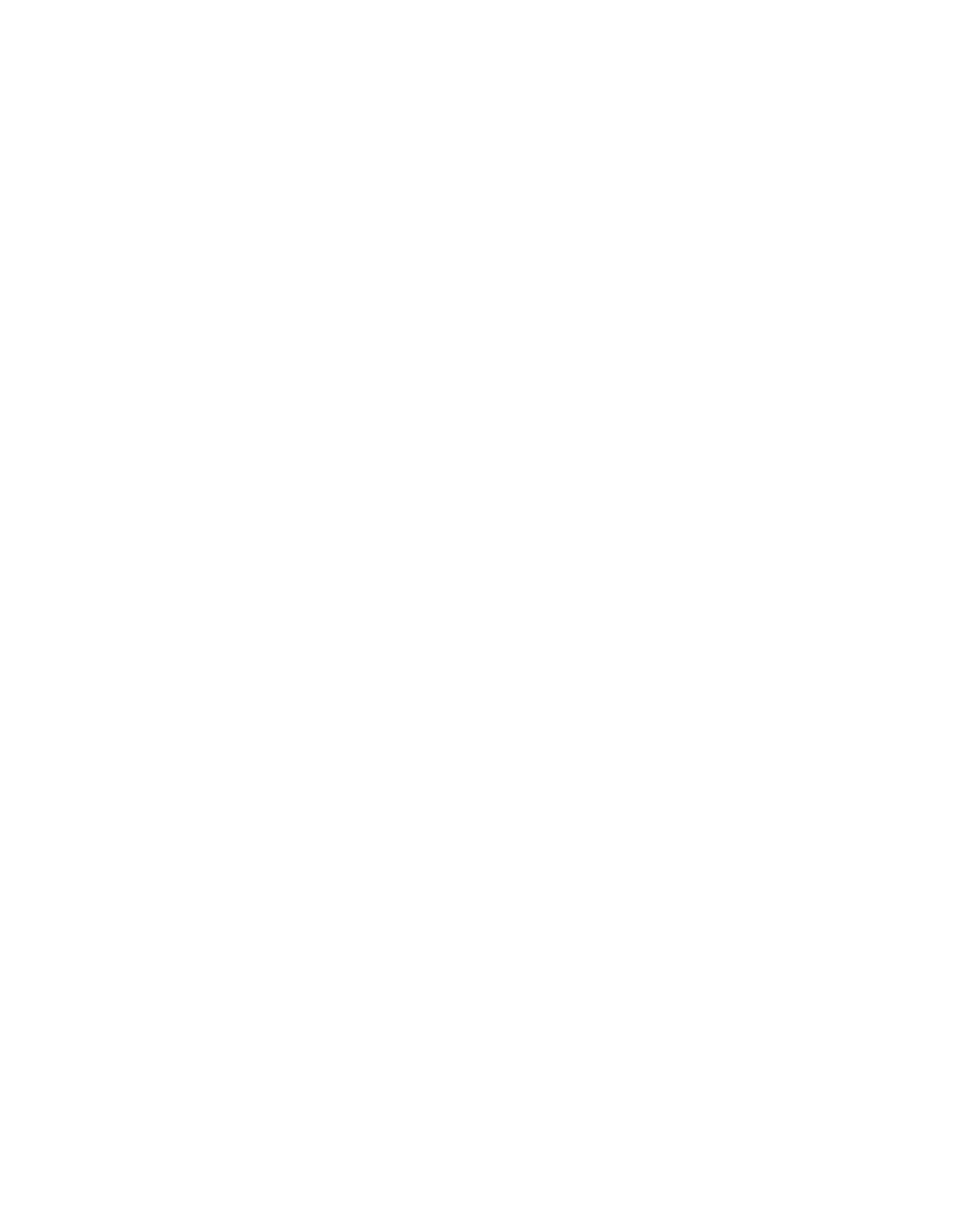# *I NTRODUCTION*

#### **The focus of Bay Future is to achieve high-impact outcomes through clear strategy, effective execution, and well-defined performance metrics.**

This guidebook describes the BAY FUTURE measurement and evaluation process.

This measurement and evaluation process is a key ingredient to the successful execution of the BAY FUTURE program and presumes three things:

- 1. Continued active engagement of public and private leadership.
- 2. Sustained efforts to develop and retain talented staff.
- 3. Sufficient provision of resources to carry out the BAY FUTURE mission.

This guidebook has been developed to provide new and existing leadership members with the information needed to participate in the measurement and evaluation process. The document explains how BAY FUTURE leadership and management work together to:

- 1. Develop meaningful Top-Level Goals and a closely-linked annual Action Plan.
- 2. Ensure effective program execution with leadership monitoring overall organizational effectiveness and management overseeing staff performance and outcomes.
- 3. Evaluate the extent to which annual Top-Level Goals have been achieved.

#### **BAY FUTURE Performance Management System**

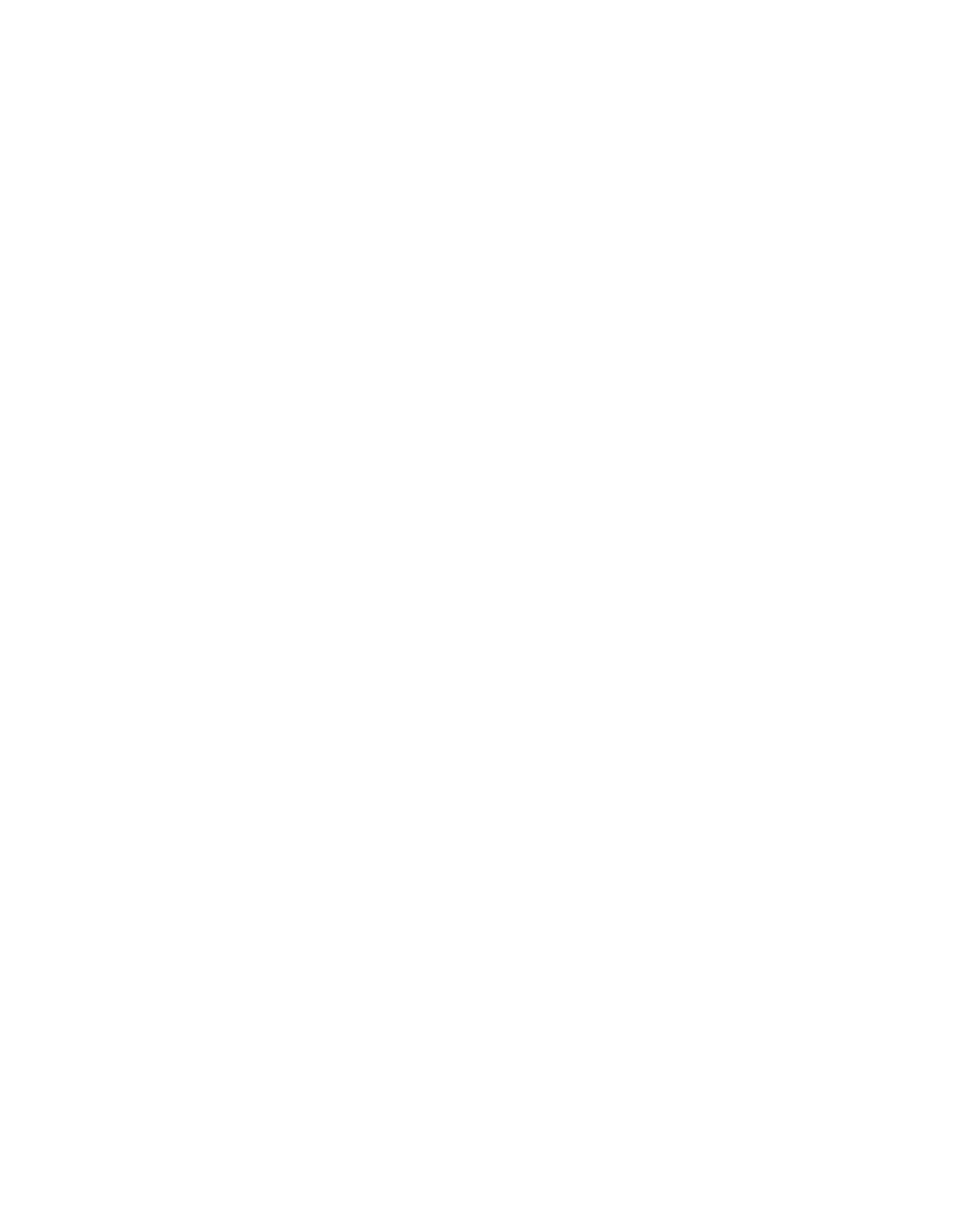# *EXECUTIVE S UMMARY*

**Overview** – Bay Future, since inception, places significant emphasis on organizational performance and measurement.Accordingly, the organization desires to be a national model for program evaluation among economic development organizations.

What does it mean for an economic development organization to perform well? And how can its performance be effectively measured? These are difficult questions that require the organization's leadership and management to be effectively engaged in mutual goal setting and program evaluation. As the BAY FUTURE evaluation process evolved, the following interrelated program areas are identified as key for program assessment:

- **Achieving Impact**: Making progress toward the organization's goals and delivering measurable results and outcomes.
- **Setting the Agenda**: Defining the organization's vision and mission, specific goals and strategies, and overall approach to its work.
- **Managing Operations**: Monitoring internal processes and managing the organization's human and financial resources.

The BAY FUTURE model for evaluation includes three types or dimensions of measurement: *Are we doing the* 

*What gets* 

*measured* 

 *gets done!* 

*right things* 

*with reaching* 

*agreement on* 

*what is important!*

- **Progress**: Carrying out program activities on schedule and within budget.
- **Effectiveness**: Determining whether efforts achieve prescribed objectives.
- **Impact**: Measuring positive changes in the economic environment and relating those changes to specific program efforts and activities. *right?*

**Process** - The effectiveness of an ED organization is based on the success in achieving measurable program goals. BAY FUTURE is viewed as successful only when the results of its efforts are both viewed as successful and consistent with stakeholder expectations.

Top leadership is engaged in setting a number of goals that are described in measurable terms and include interim milestones along an explicit timeline. Annually, BAY FUTURE leadership and management reach agreement on top-level goals that drive the annual work plan and support the region's multi year economic development plan. *Effective evaluation begins* 

**Reporting** - Implementation progress is reported by management on as follows:

 **Monthly.** BAY FUTURE management prepares written reports and a top-level goal dashboard that are presented and reviewed with both area leadership on a monthly basis. Additionally, these reports are mailed to all public and private stakeholders as a part of the public and private contract compliance.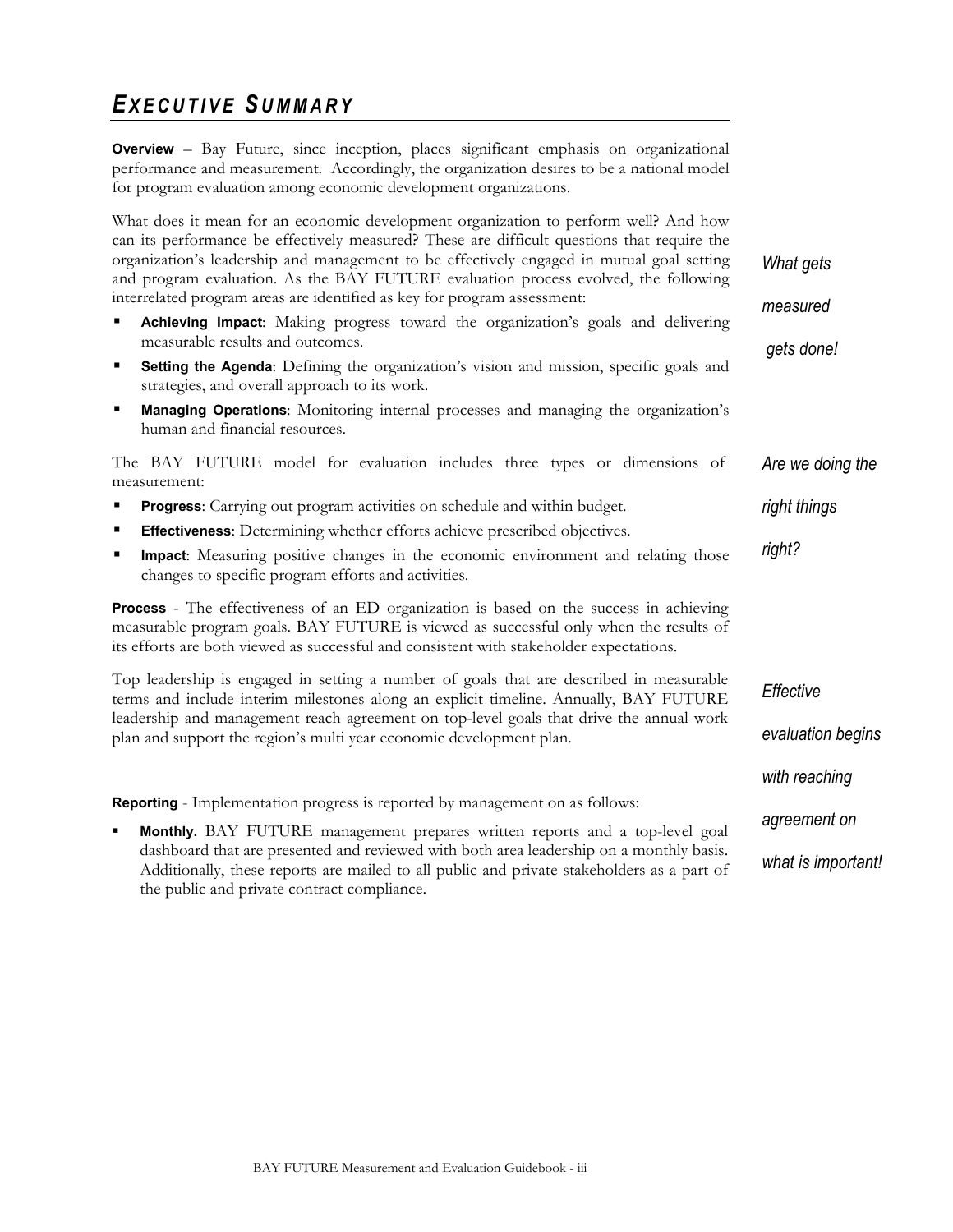- **Semi-Annual**. A mid-year review is conducted each year in January February. As a part of this review, management prepares a written report that serves as a guide to determine any needed mid-year budget and/or program adjustments.
- **Annual.** In addition to the independent audit, management prepares a written evaluation of organizational performance in achieving top-level goals and objectives. This report is used by leadership to determine eligibility of the CEO and staff for adjustments in base pay and/or incentive compensation awards.

**Compensation Plan** - The BAY FUTURE compensation plan is linked directly to the organization's top-level goals. Employee compensation includes three elements: *The BAY FUTURE* 

- **Base salary.** BAY FUTURE base salaries are benchmarked to the current marketplace every two years. Base salary compensation is divided into four bands:
	- o **Senior Management**
	- o **Management**
	- o **Professional/technical**
	- o **Administrative**
- **Pay for additional competencies employed.** BAY FUTURE recognizes that its people are its greatest asset and is committed to the development and training of all employees. Employees can receive increased salary as they develop proficiencies that increase their value, cross-functional capability, and contribution on the job.
- **Performance of incentive based pay.** Incentive compensation is tied to specific results and achievement of performance goals at the individual, team and organizational level. Incentive compensation eligibility is calculated as a percentage of base salary and awarded annually after a comprehensive review of performance against prescribed goals.

**Questions to Consider**: The following chart outlines the key questions for leadership and management to consider in establishing an effective performance assessment process.

| <b>Regional Economic Development Performance Metrics</b> |                                                                                                            |                          |  |
|----------------------------------------------------------|------------------------------------------------------------------------------------------------------------|--------------------------|--|
| <b>Metrics</b><br><b>Key Questions to Consider</b>       |                                                                                                            | <b>Type of Measure</b>   |  |
| <b>Achieving Impact</b>                                  |                                                                                                            |                          |  |
| ■ Targeted Program Goals                                 | Have we succeeded at meeting program goals?                                                                | Effectiveness - Impact   |  |
| ■ Strengthening ED Partners                              | Are we improving community effectiveness?                                                                  | <b>Effectiveness</b>     |  |
| ■ Improving Competitiveness                              | Have we directly advanced issues by effectively<br>engaging public policy makers, stakeholders and allies? | <b>Effectiveness</b>     |  |
| <b>Exercise Leveraging other Efforts</b>                 | Are we achieving sufficient leverage in efforts?                                                           | <b>Effectiveness</b>     |  |
| <b>Setting the Agenda</b>                                |                                                                                                            |                          |  |
| ■ Focus Areas                                            | Have we identified the correct program areas?                                                              | Progress                 |  |
| Goals                                                    | Do we have achievable and measurable goals?                                                                | Progress                 |  |
| ■ Approach                                               | Have we selected the correct approach?                                                                     | Progress                 |  |
| <b>Managing Operations</b>                               |                                                                                                            |                          |  |
| ■ Staff Recruitment/Retention                            | Is our staff qualified, satisfied, and high performing?                                                    | Progress - Effectiveness |  |
| ■ Consistency with Objectives                            | Have we adhered to our articulated strategy?                                                               | Progress                 |  |
| ■ Resource Development                                   | Have we generated revenues to meet our budget?                                                             | <b>Effectiveness</b>     |  |
| ■ Cash Reserve Targets                                   | Are we maintaining sufficient cash reserves?                                                               | Impact                   |  |

*system aligns* 

*management* 

*performance with* 

*top-level goals.*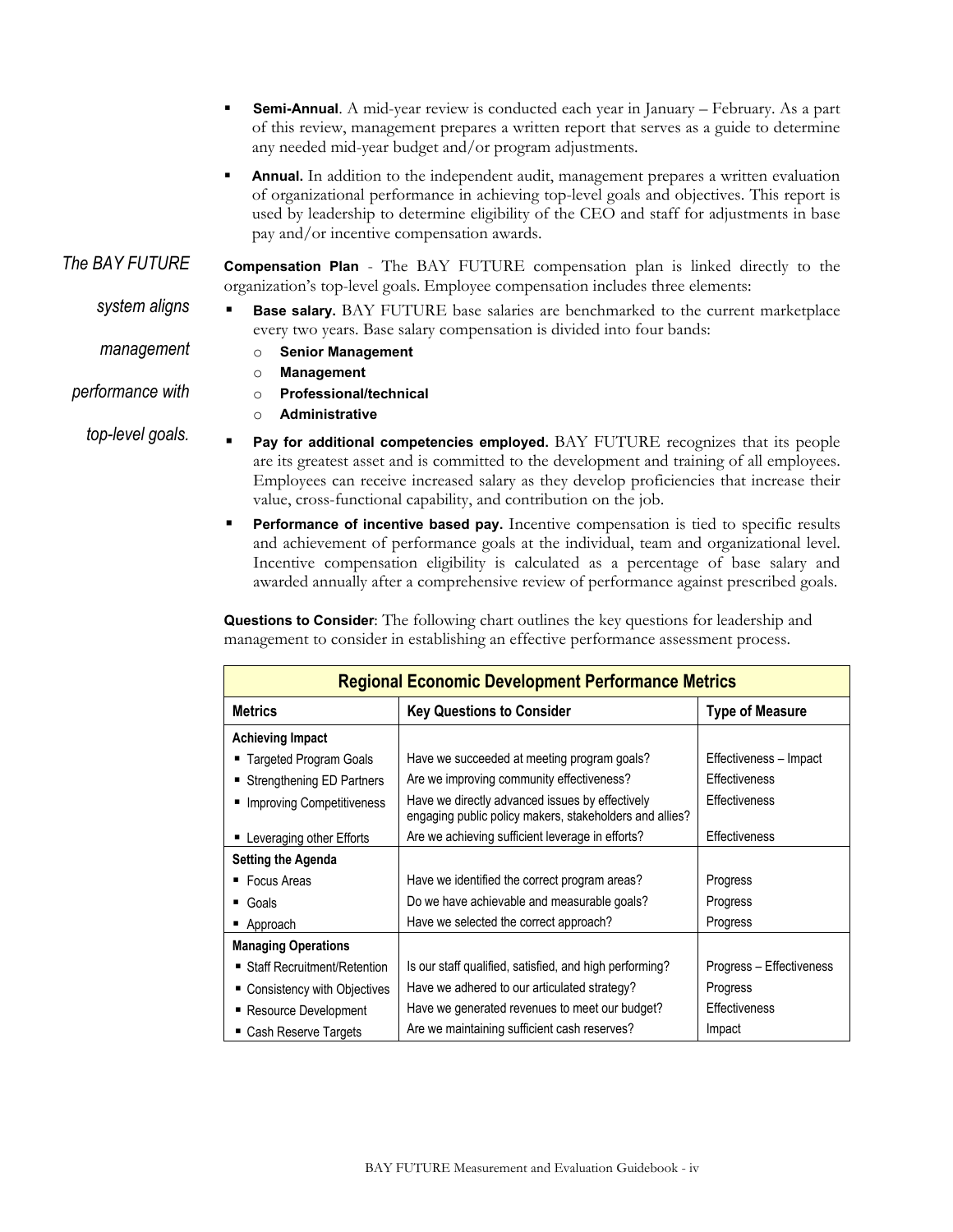# CONTENTS

| D. Fiscal/Human Resource Development and Management15 |  |
|-------------------------------------------------------|--|
|                                                       |  |
|                                                       |  |
|                                                       |  |
|                                                       |  |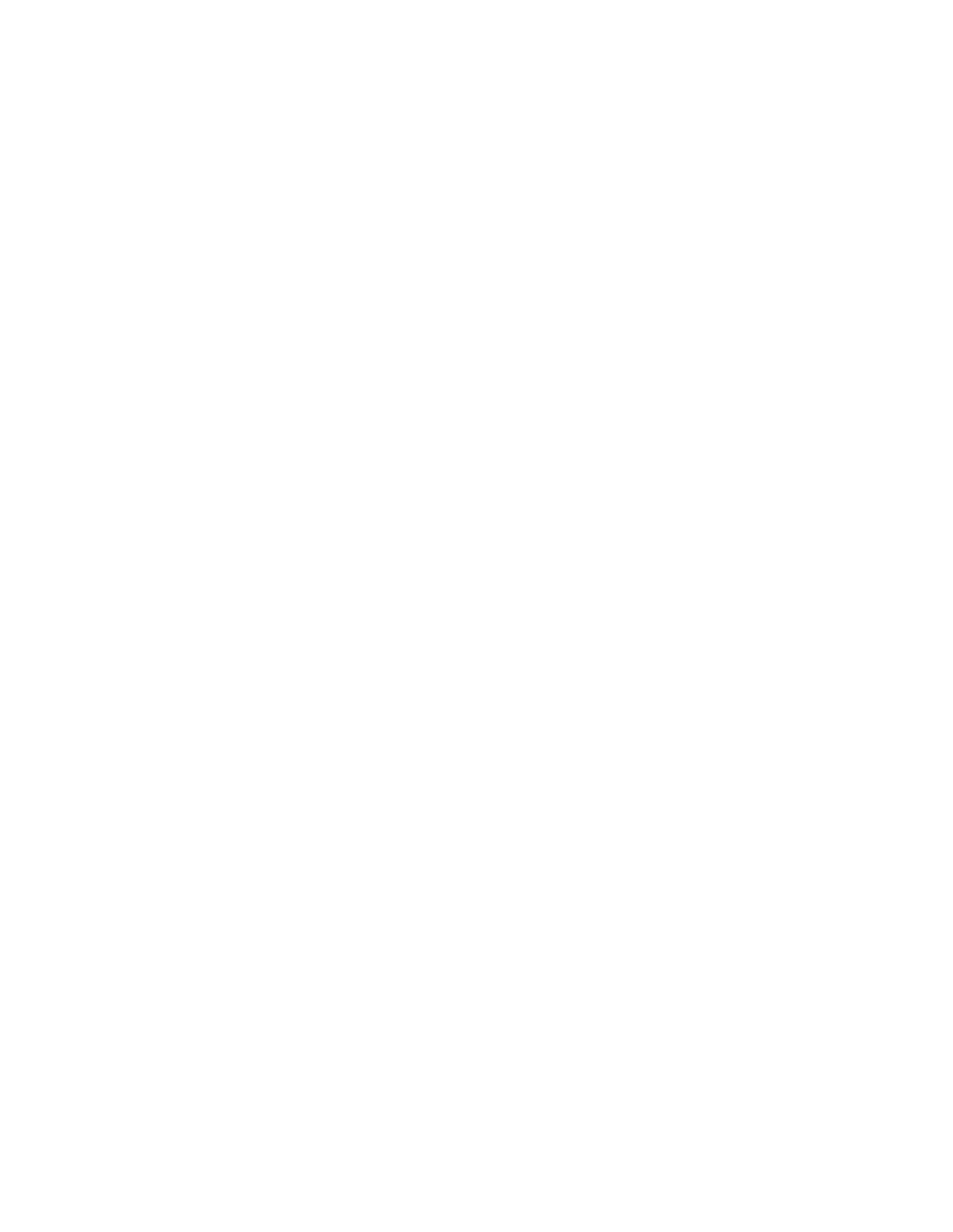# Measurement and Evaluation **Overview**

*ACHIEVING IMPACT SETTING THE AGENDA MANAGING OPERATIONS*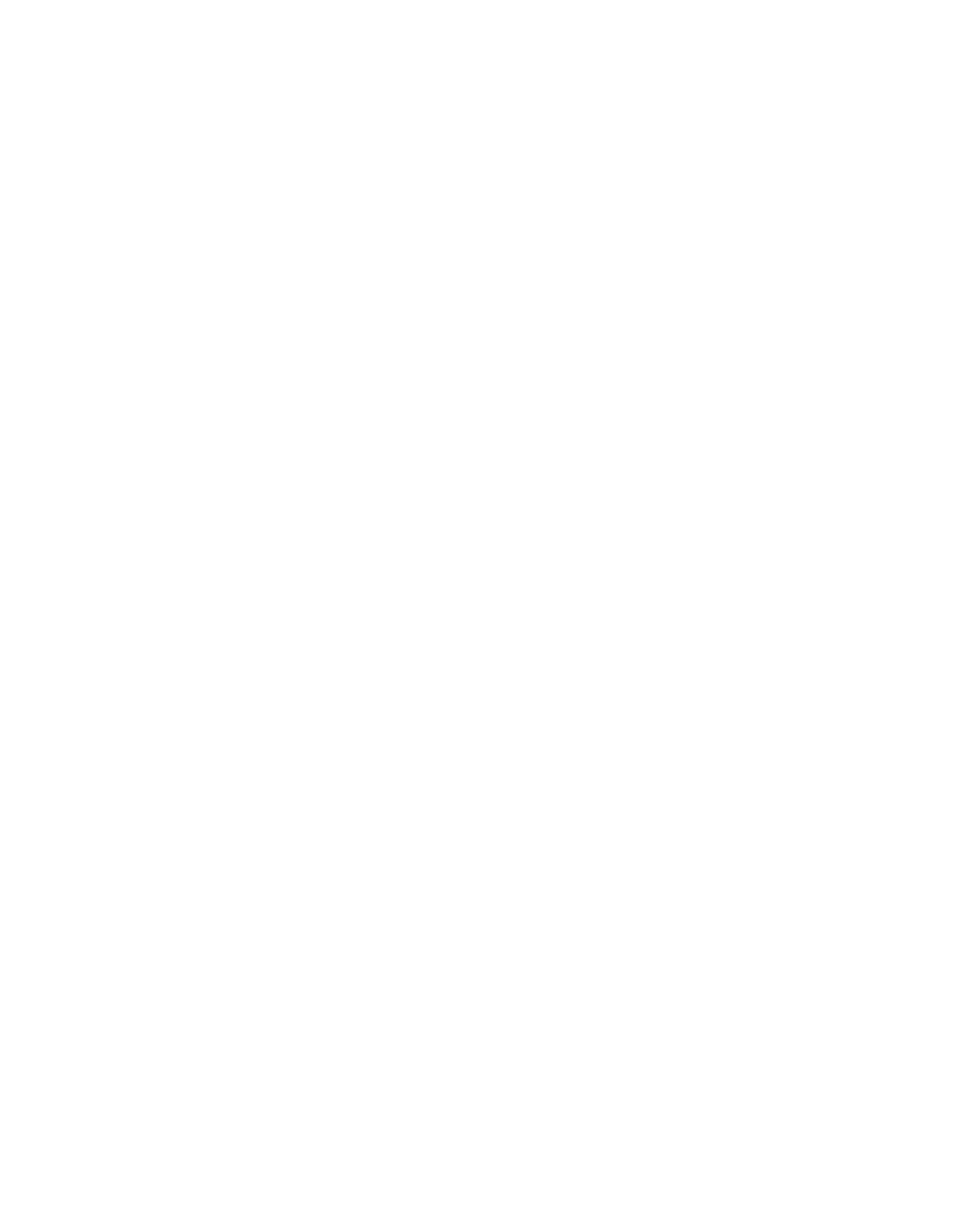# *MEASUREMENT AND EVALUATION OVERVIEW*

Meaningful evaluation and measurement is important in demonstrating the value of an economic development organization, especially in a 'down' economy. And while some outcomes are difficult to measure, or even outside the direct control of any one organization, it is valuable to develop innovative, collaborative approaches to help estimate key impacts.

ED leadership and management generally agree on the importance of key impact areas. It is in these areas – achieving impact, setting the agenda, and managing operations – that management and leadership work to continuously refine the measurement process. Effective performance measurement provides both leadership and management with needed information on a monthly or quarterly basis to understand how the organization is doing.

- 1. **Achieving Impact**: Making progress toward the organization's goals and delivering measurable results and outcomes.
- 2. **Setting the Agenda**: Defining the organization's vision and mission, specific goals and strategies, and overall approach to its work..
- 3. **Managing Operations**: Managing internal processes and human and financial resources.

Achieving impact is the most challenging and important performance category**.** A wide range of variables and participant inputs make impact assessment difficult. Assessment involves measuring positive change in the economic environment and relating that change to organizational efforts. Additional process measures that support the desired impact are also considered.

The most basic, but at times most influential, aspect of economic development is setting the agenda. This precedes all others and defines the nature of the impact to be achieved. Performance measures in this category are the most qualitative.

The final category of activity is the management of operations and internal processes. These measures are easiest to track, although the connection to the overall economic impact is less direct. It is presumed that sound operations and processes within the organization translate into a greater probability of achieving economic impact.

The BAY FUTURE model for evaluation includes three types or dimensions of measurement:

- **Progress**: Carrying out program activities on schedule and within budget.
- **Effectiveness**: Determining whether efforts achieve prescribed objectives.
- **Impact**: Measuring positive changes in organizational resources and the external economic environment and relating them to specific program efforts and activities. *measuring the*

Measurement frequency and timing is also important. For example, payroll generated can be measured monthly, quarterly and yearly. Change in regional image, however, is best measured over a longer time horizon due to cost and the type of measurement.

*organizations measure…*

*…The key is* 

*right things.*

*All economic* 

*development*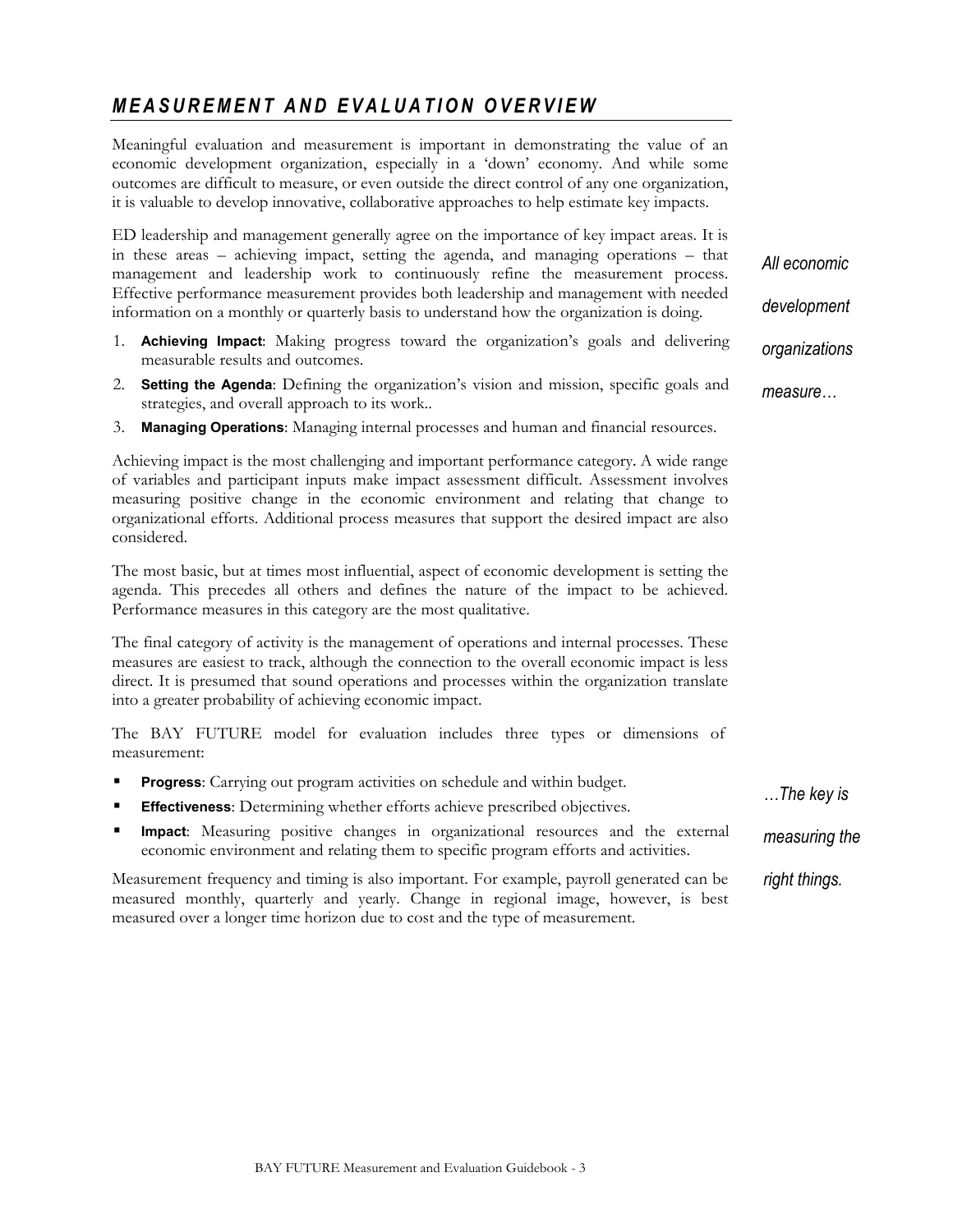# *ACHIEVING IMPACT*

**The effectiveness of an ED organization is based on the success in achieving measurable program goals**. BAY FUTURE is viewed as successful only when the results of its efforts are both viewed as successful and consistent with stakeholder expectations.

Top leadership is engaged in setting a number of goals that are described in measurable terms and include interim milestones along an explicit timeline. Annually, BAY FUTURE leadership and management reach agreement on top-level goals that drive the annual work plan and support the region's ten-year economic development plan.

### **TOP - LEVEL IMPACT GOALS**

- **Business Development**: Successfully carrying out the region's higher wage business attraction strategy is the top-level goal. Measurement criteria related to the location of new corporate facilities include:
	- o **Payroll generated, number of jobs and average salary\***
	- o Capital investment
	- o Conversion rate of prospects to locates
	- o Stakeholder satisfaction with results
- **Marketing**: Successfully carrying out the regional marketing and public relations program to support business development is another top-level goal. Measurement criteria related to the location of new corporate facilities include:
	- o **Positive change in regional image as a business location\***
	- o Number of qualified prospects generated
	- o Total reach of editorial placements through PR program efforts
	- o Editorial exposure return-on-investment (versus advertising cost)
	- o Stakeholder satisfaction with results

The following chart summarizes top-level impact performance measures:

| <b>Organizational Impact Performance Measures</b>                                                     |                                            |                      |                             |  |
|-------------------------------------------------------------------------------------------------------|--------------------------------------------|----------------------|-----------------------------|--|
| Top-Level Goal Area                                                                                   | Measurement Criteria                       | Type of<br>Measure   | Frequency of<br>Measurement |  |
| <b>Achieving Impact</b>                                                                               |                                            |                      |                             |  |
| <b>Business Development</b>                                                                           | 1. Payroll Generated                       | Impact               | Month-Quarter-Year          |  |
| Successfully carry out the                                                                            | 2 Number of Jobs                           | <b>Effectiveness</b> | Month-Quarter-Year          |  |
| business attraction                                                                                   | 3. Average Salary                          | <b>Effectiveness</b> | Quarter-Year                |  |
| program incorporating the<br>shift to higher-wage jobs.                                               | 4. Capital Investment                      | <b>Effectiveness</b> | Month-Quarter-Year          |  |
|                                                                                                       | 5. Conversion Rate                         | <b>Effectiveness</b> | Quarter-Year                |  |
|                                                                                                       | Stakeholder Satisfaction with Results<br>6 | <b>Effectiveness</b> | Year                        |  |
| <b>Marketing</b>                                                                                      |                                            |                      |                             |  |
| Successfully carry out the                                                                            | <b>Qualified Prospects</b><br>1.           | <b>Effectiveness</b> | Month-Quarter-Year          |  |
| regional marketing and<br>public relations program<br>incorporating the shift to<br>higher-wage jobs. | 2. Positive Change in Image                | Impact               | Every 2 Years               |  |
|                                                                                                       | 3. Total Reach of Editorial Placements     | <b>Effectiveness</b> | Month-Quarter-Year          |  |
|                                                                                                       | <b>Editorial Exposure ROI</b><br>4.        | <b>Effectiveness</b> | Month-Quarter-Year          |  |
|                                                                                                       | Stakeholder Satisfaction with Results<br>5 | <b>Effectiveness</b> | Year                        |  |

*\* Note: Payroll generated and positive change in regional image are shown in bold print in the chart to illustrate their preeminence as the best measurement criteria to use in assessing overall program impact.* 

*focused on results.*

*A robust* 

*process for* 

*evaluation* 

*shows the* 

*organization is*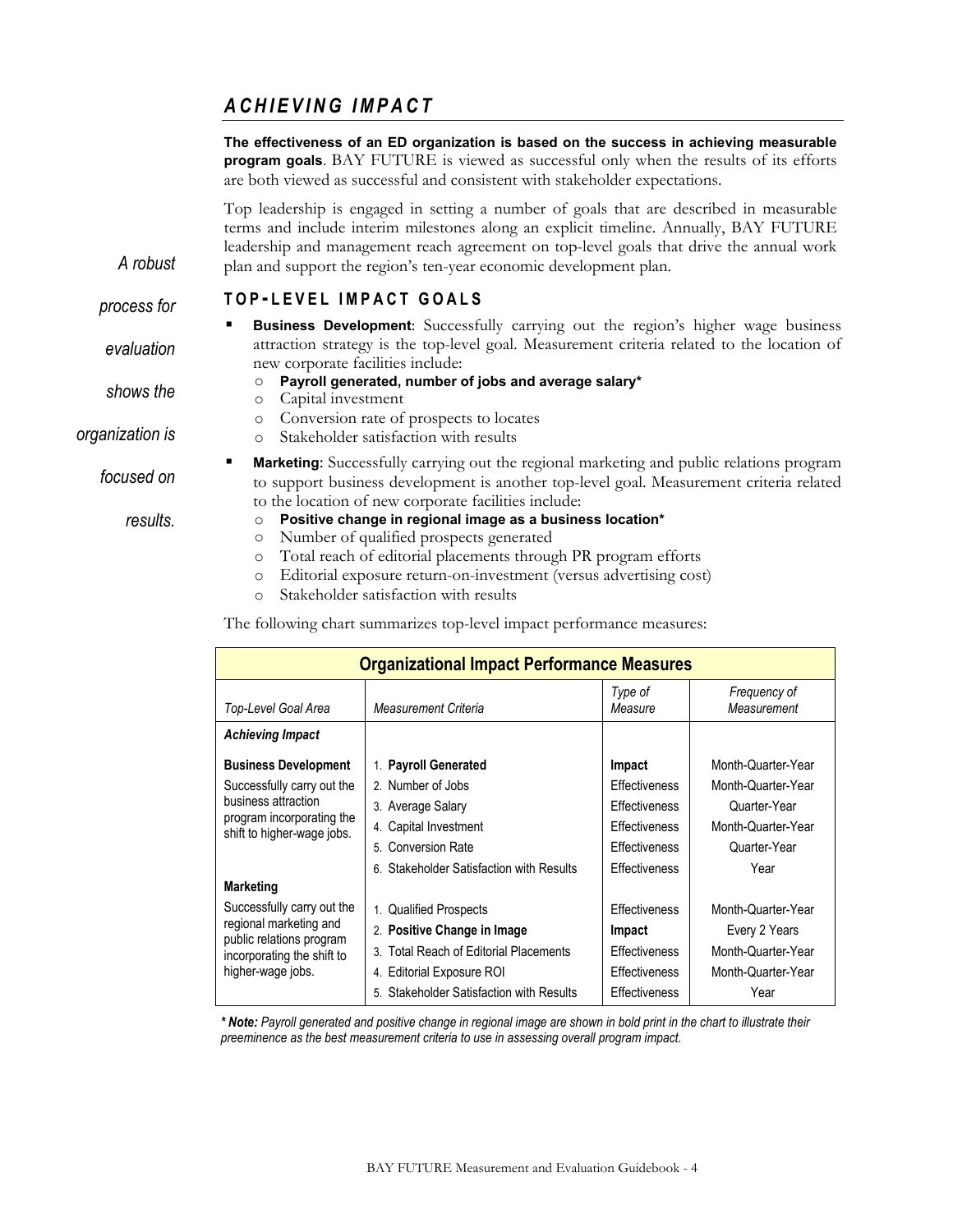BAY FUTURE's success is linked to the effectiveness of its partners, regional competitiveness, and the ability to leverage other efforts and funds. BAY FUTURE's efforts to establish more advanced and comprehensive evaluation processes will likely lead to agreement around performance indicators and measurement criteria in the following goal areas:

- **Strengthening ED Allies**
- **Improving Competitiveness**
- **Leveraging other Efforts**

Accordingly, a brief discussion of these important impact areas follows:

#### *STRENGTHENING DEVELOPMENT PARTNERS*

#### *IMPROVING COMPETITIVENESS*

A key impact measure is BAY FUTURE's ability to effectively engage public policy makers, stakeholders and allies with regard to local and regional economic development issues. While very important, the dispersed nature of such efforts makes them extremely difficult to measure. The development of an annual competitiveness scorecard by the BAY FUTURE Competitiveness Committee will provide a framework for future outcome measurement.

Possible measurement criteria could include target audience awareness, audience support for key issues, and actual progress made on key milestones. BAY FUTURE will work with its leadership to reach agreement on key indicators, measurement criteria, type of performance data needed and frequency of measurement. Once baseline data is accumulated, then specific performance targets can be set.

#### *LEVERAGING OTHER EFFORTS AND FUNDS*

A third indirect impact measure is BAY FUTURE's ability to influence other organizations to support local economic development and fund needed programs. This is important given the relative low level of effort and funding support provided to state, regional and local economic development in the past.

Attention should be given to tracking overall funding and analyzing BAY FUTURE's effectiveness in securing additional funding. A leadership and management review of the level of overall economic development funding support and BAY FUTURE's role in the process should give a reasonably accurate picture of the funding influence achieved.

# *SETTING THE AGENDA*

**BAY FUTURE's top-level goal in this area is execution of the local economic strategy.** This involves direct coordination of the ED strategy and engagement plan with emphasis on mission critical improvements in education, transportation and tax-fiscal policy. Three key measurement criteria have been established:

- **Carry out the ED strategy in cooperation with key partners**
- **Engage state leadership in the strategy and plan**
- **Engage the federal delegation in the strategy and plan**

*Economic* 

*development* 

*is a team sport . . .*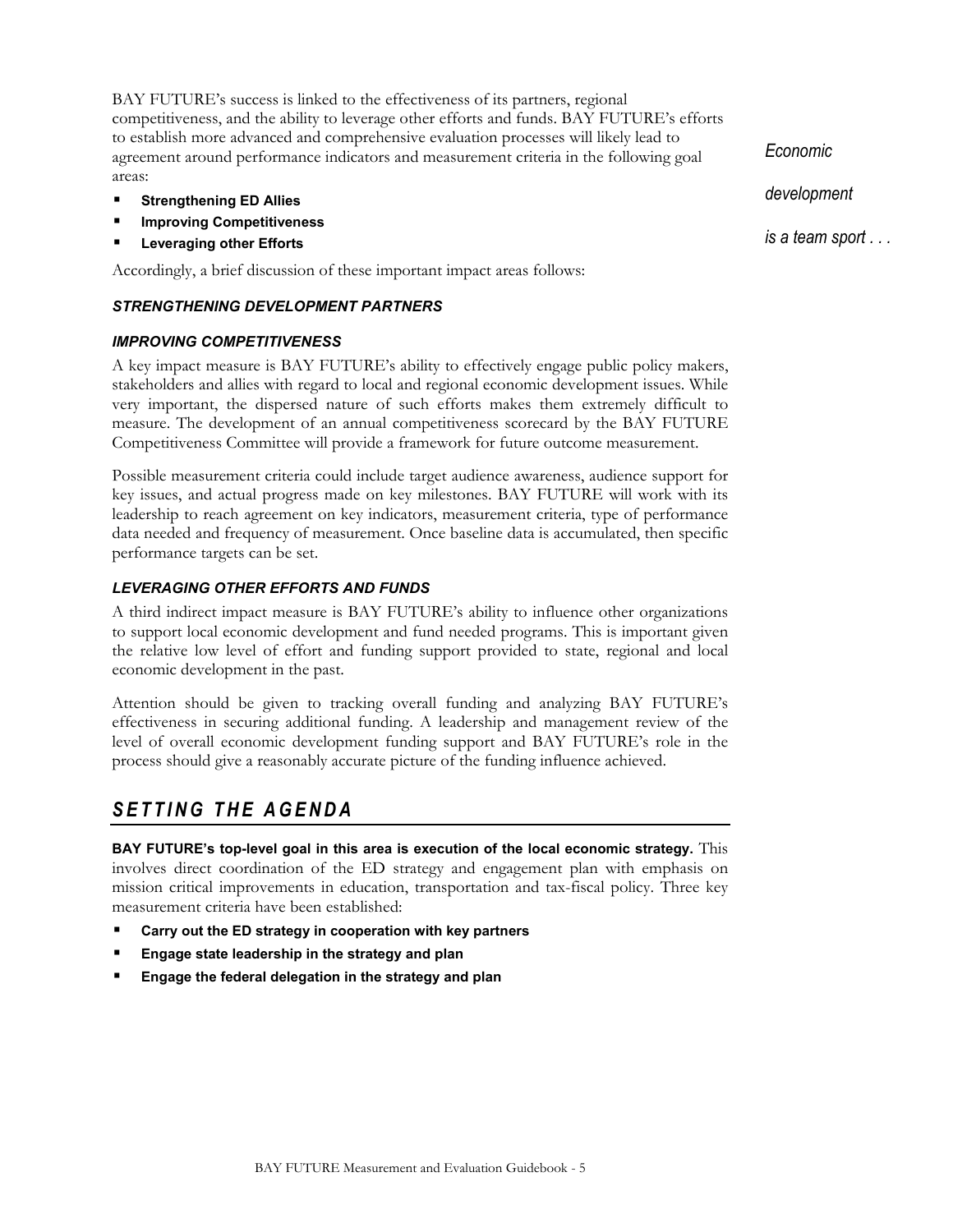Measurement of results in this area is largely a qualitative assessment by the BAY FUTURE Executive Committee. The following chart illustrates the type of measurement and the frequency of measurement for these measurement criteria:

|                      | <b>Organizational Agenda Performance Measures</b>                                                                                                                                                                                                                                             |                                                                                                                                                                                                                                      |                                              |                             |
|----------------------|-----------------------------------------------------------------------------------------------------------------------------------------------------------------------------------------------------------------------------------------------------------------------------------------------|--------------------------------------------------------------------------------------------------------------------------------------------------------------------------------------------------------------------------------------|----------------------------------------------|-----------------------------|
|                      | Top-Level Goal Area                                                                                                                                                                                                                                                                           | Measurement Criteria                                                                                                                                                                                                                 | Type of<br>Measure                           | Frequency of<br>Measurement |
|                      | <b>Setting the Agenda</b>                                                                                                                                                                                                                                                                     |                                                                                                                                                                                                                                      |                                              |                             |
|                      | <b>Regional Strategy Execution</b><br>Coordinate execution of the                                                                                                                                                                                                                             | 1. Carry out the regional ED strategy<br>in cooperation with key partners                                                                                                                                                            | <b>Effectiveness</b>                         | Quarter - Year              |
| The new              | regional ED strategy and                                                                                                                                                                                                                                                                      | 2. Engage new state leadership                                                                                                                                                                                                       | <b>Effectiveness</b>                         | Quarter - Year              |
| higher wage          | engagement plan with emphasis on<br>mission critical foundation<br>improvements in education,<br>transportation and tax-fiscal policy.                                                                                                                                                        | 3. Engage the federal delegation<br>4. Stakeholder Satisfaction with<br>Direction, Approach and Results                                                                                                                              | <b>Effectiveness</b><br><b>Effectiveness</b> | Quarter - Year<br>Year      |
| strategy is critical |                                                                                                                                                                                                                                                                                               |                                                                                                                                                                                                                                      |                                              |                             |
| to BAY FUTURE's      |                                                                                                                                                                                                                                                                                               | Deciding on the right agenda, measurable goals and strategic approach is ultimately subject<br>to the qualitative judgments of BAY FUTURE leadership.                                                                                |                                              |                             |
| ability              |                                                                                                                                                                                                                                                                                               | <b>Consistency - BAY FUTURE management and leadership monitor performance to assure stakeholders that operations</b><br>are consistent with its core mission and objectives. Specific measures that are examined in this regard are: |                                              |                             |
| to achieve regional  | 1. Actual Spending by program area versus stated priorities in the annual work plan.                                                                                                                                                                                                          |                                                                                                                                                                                                                                      |                                              |                             |
| economic goals.      | 2. Allocation of Staff Resources relative to annual work plan priorities.<br>3. Stakeholder Perceptions of the organization's adherence to its stated mission and objectives.<br>Cush performance menitoring hee been belatul in meking the pregram and budget ediustments peodod to keep the |                                                                                                                                                                                                                                      |                                              |                             |

Such performance monitoring has been helpful in making the program and budget adjustments needed to keep the organization focused on its core mission and goals.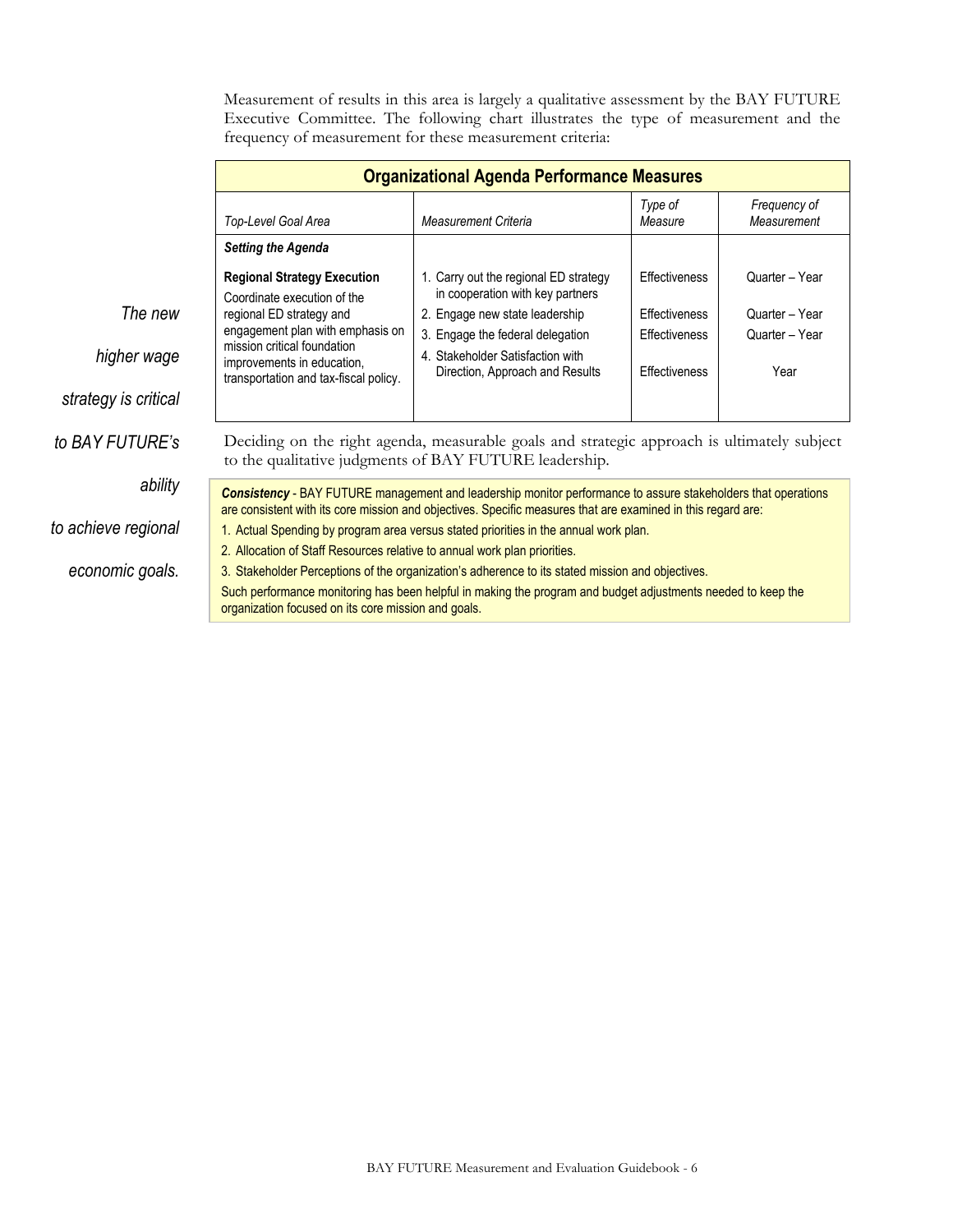# *MANAGING OPERATIONS*

**BAY FUTURE monitors a range of internal processes and financial metrics, but pays the greatest attention to operational measures that are directly linked to organizational vitality and the ability to effectively carry out its mission and goals.** BAY FUTURE recognizes the link between operational capacity and program impact. Organizations that use their resources well and achieve operational excellence will also achieve greater economic development impact.

Operational measures generally fall into two categories:

- **Internal processes.** Top-level processes such as staff recruitment-retention and development, responsiveness to stakeholders, and the ability to successfully execute public contracts are key to the organization's ability to achieve program goals.
- **Financial metrics.** The organization's ability to execute public funding contracts, retainacquire private pledges and manage expenses is essential inputs into the year-end cash reserve target. BAY FUTURE considers cash reserves, as a percentage of cash revenue, to be critical to organizational vitality.

The following chart illustrates the type of operational measures and the frequency of measurement for these top-level criteria.

| <b>Organizational Performance Measures</b>                                                                                                                                                                                 |                                                                                                                                                                                                           |                                                                                                             |                                                                                        |
|----------------------------------------------------------------------------------------------------------------------------------------------------------------------------------------------------------------------------|-----------------------------------------------------------------------------------------------------------------------------------------------------------------------------------------------------------|-------------------------------------------------------------------------------------------------------------|----------------------------------------------------------------------------------------|
| Top-Level Goal Area                                                                                                                                                                                                        | Measurement Criteria                                                                                                                                                                                      | Type of<br>Measure                                                                                          | Frequency of<br>Measure                                                                |
| <b>Managing Operations</b>                                                                                                                                                                                                 |                                                                                                                                                                                                           |                                                                                                             |                                                                                        |
| <b>Fiscal/Human Resource</b><br>Development and<br><b>Management</b><br>Secure needed support to<br>meet budget requirements<br>and effectively manage<br>the organization to<br>execute the action plan<br>within budget. | 1. Cash Reserve Target<br>2. Retention of Existing Pledges<br>3. Acquisition of New Pledges<br>4. Approval of Public Contracts<br>5. Executive Committee Satisfaction<br>6. Staff Recruitment - Retention | Impact<br><b>Fffectiveness</b><br><b>Fffectiveness</b><br>Effectiveness<br><b>Fffectiveness</b><br>Progress | Month-Quarter-Year<br>Month-Quarter-Year<br>Month-Quarter-Year<br>Year<br>Year<br>Year |

Operational measures, both internal process- and finance-related, are clearly important elements of organization-wide performance measurement framework. While none of these categories of measures definitively demonstrate achievement of economic impact, taken together, these measures provide valuable insight into the organization's effectiveness.

*Board Responsibilities* – Board functioning is a major factor in overall organizational performance. Essential board responsibilities include the fiduciary obligation to help raise funds and steward resources, define goals and set strategy, evaluate organizational performance and impact, monitor budgets, and appoint-evaluate the CEO.

- 1. *CEO PERFORMANCE EVALUATION*. The BAY FUTURE Executive Committee with input from the Performance Committee is charged with evaluating CEO performance. The process begins with agreement on written goals and performance targets and ends with an evaluation of the CEO on progress against goals.
- 2. *BOARD AND EXECUTIVE COMMITTEE GOVERNANCE EVALUATION*. BAY FUTURE does not currently have a systematic board self-assessment process in place. Discussion should occur during the year regarding the best way to initiate a self-assessment process to evaluate the directors' perceptions of their own effectiveness. This effort will likely involve an annual review process led by the board chair, with input from the CEO.

*Organizational* 

*vitality* 

*is essential to* 

*overall success.* 

## *BAY FUTURE*

*success formula…* 

*Clear strategy and* 

*effective execution.*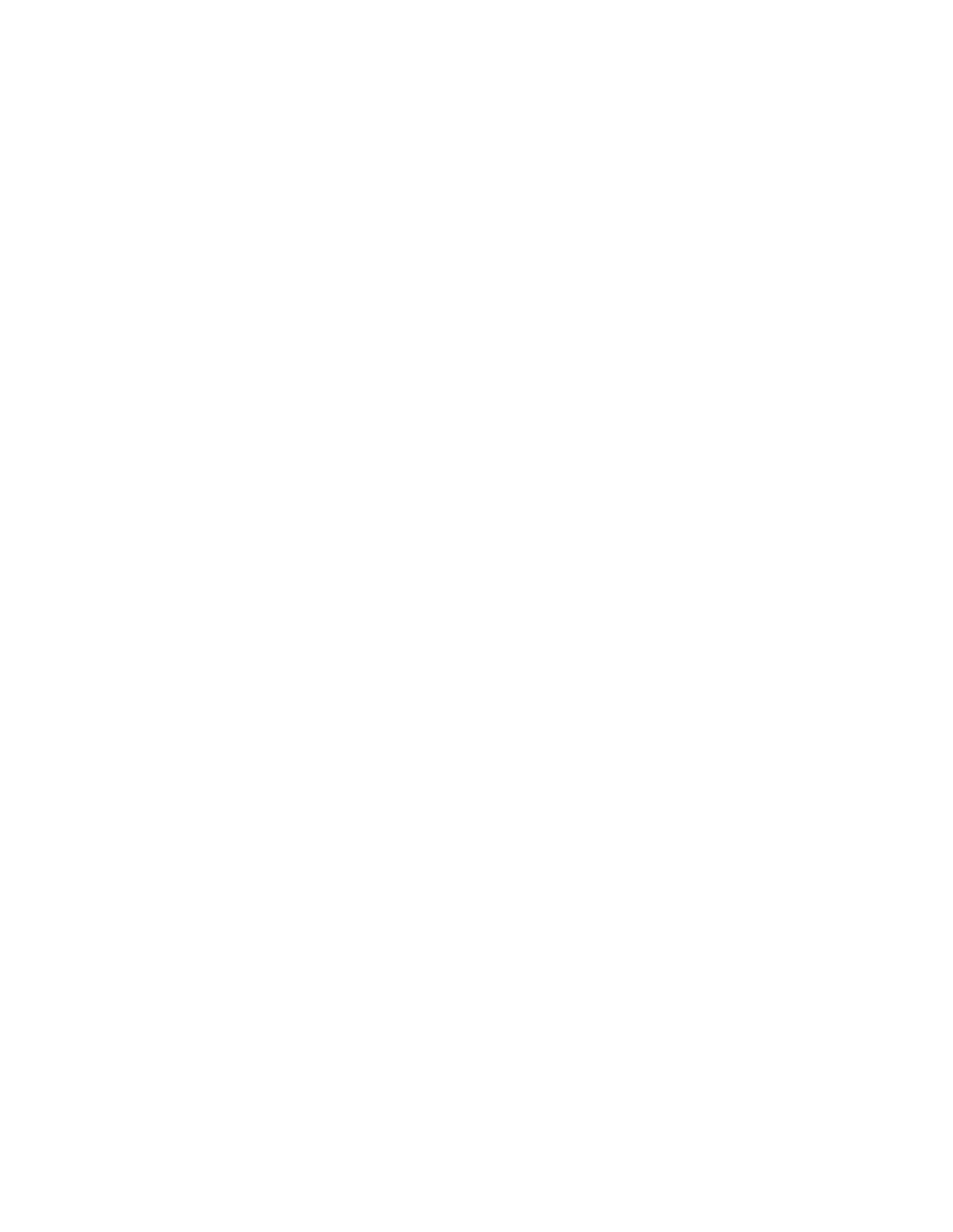# Top-Level Action Plan Goals and Measures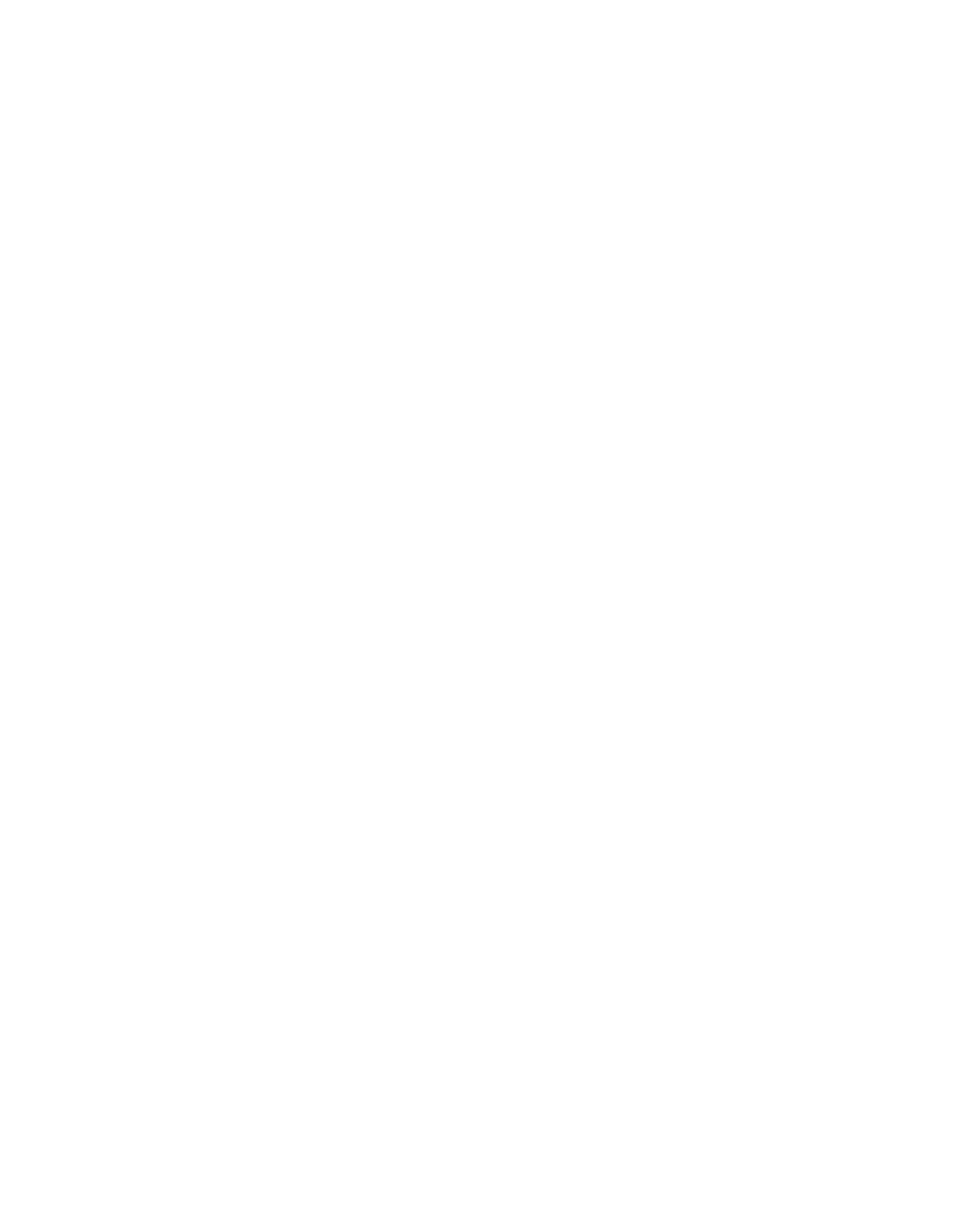# *TOP - LEVEL ACTION PLAN GOALS*

#### **The BAY FUTURE Annual Action Plan includes specific top-level goals that are set annually**

**when the action plan is approved**. Prioritization is accomplished by assigning relative weight to each category. Variable (threshold, target and stretch) goals are set to prescribe a range of performance. The threshold level goals are included in community funding contracts as performance standards for the organization and program.

*Top-level goals drive* 

*program action.* 

## **CURRENT YEAR PERFORMANCE TARGETS AND MEASURES**

Clear performance targets and measures focus management attention and drive action. The following chart details specific targets for the current program year.

|                                                                                                                                                                                                                                                                                                | <b>2005 Performance Measures and Targets</b> |                                                    |                     |                      |
|------------------------------------------------------------------------------------------------------------------------------------------------------------------------------------------------------------------------------------------------------------------------------------------------|----------------------------------------------|----------------------------------------------------|---------------------|----------------------|
| <b>Measurement Criteria</b>                                                                                                                                                                                                                                                                    | Weight                                       | Threshold Goals<br><b>(BAY FUTURE</b><br>Contract) | <b>Target Goals</b> | <b>Stretch Goals</b> |
| <b>Achieving Impact</b>                                                                                                                                                                                                                                                                        |                                              |                                                    |                     |                      |
| <b>Business Development</b><br>1. Payroll Generated<br>2. Number of Jobs<br>3. Average Salary<br>4. Capital Investment<br>5. Conversion Rate<br>6. Stakeholder Satisfaction with Results                                                                                                       | 40%                                          |                                                    |                     |                      |
| <b>Marketing</b><br>1. Qualified Prospects<br>2. Positive Change in Image<br>3. Total Reach of Editorial Placements<br>4. Editorial Exposure ROI<br>5. Stakeholder Satisfaction with Results                                                                                                   | 20%                                          |                                                    |                     |                      |
| <b>Setting the Agenda</b>                                                                                                                                                                                                                                                                      |                                              |                                                    |                     |                      |
| <b>Regional Strategy Execution</b><br>1. Carry out the regional ED strategy in<br>cooperation with key partners<br>2. Engage new state leadership<br>3. Engage the federal delegation<br>4. Stakeholder Satisfaction with Direction,<br>Approach and Results                                   | 20%                                          |                                                    |                     |                      |
| <b>Managing Operations</b>                                                                                                                                                                                                                                                                     |                                              |                                                    |                     |                      |
| <b>Fiscal/Human Resource Development and</b><br><b>Management</b><br>1. Cash Reserve Target<br>2. Retention of Existing Pledges<br>3. Acquisition of New Pledges<br>4. Approval of Public Contracts (in \$)<br>5. Exec Committee Satisfaction with Results<br>6. Staff Recruitment - Retention | 20%                                          |                                                    |                     |                      |

*Note: Processes and methodologies used to determine relative weights and specific performance metrics are explained in the following sections.*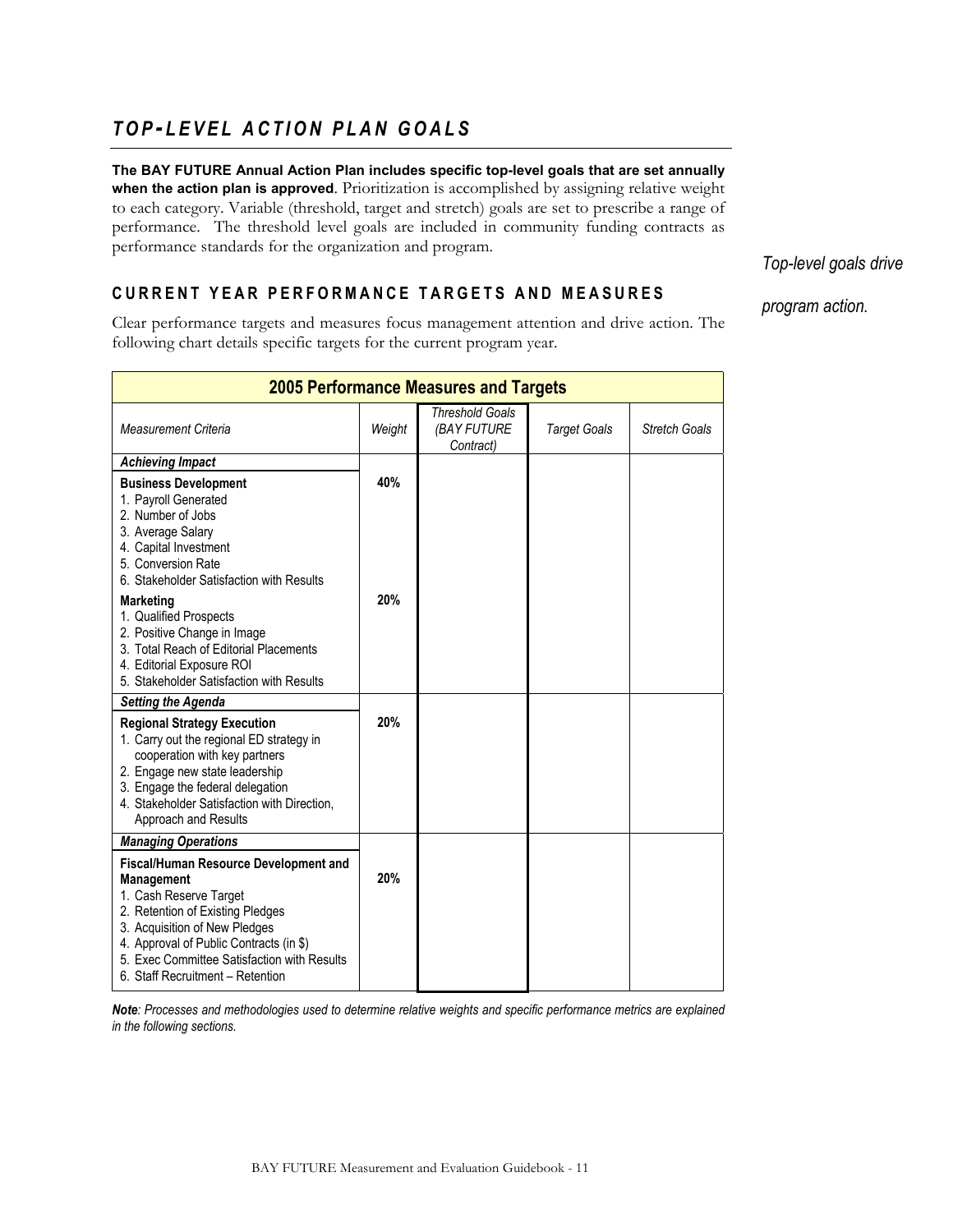| <b>Business Development – 40% Weighting within Top-Level Goals</b>                                                                                      |                                                                                                     |                                                |  |
|---------------------------------------------------------------------------------------------------------------------------------------------------------|-----------------------------------------------------------------------------------------------------|------------------------------------------------|--|
| Measurement Criteria                                                                                                                                    | Measurement Approach                                                                                | Relative weight<br>within Business Development |  |
| 1. Payroll generated<br>2. Number of jobs created<br>3. Average salary of new jobs<br>4. Capital invested<br>5. Conversion rate of prospects to locates | <b>Quantitative goal determined by</b><br>leadership and management at<br>the beginning of the year | 80%                                            |  |
| 1. Stakeholder satisfaction with results                                                                                                                | Measures taken into account at<br>yearend when the discretionary<br>leadership score is determined  | <b>20%</b>                                     |  |
|                                                                                                                                                         |                                                                                                     | 100%                                           |  |

*Understanding how* 

*key indicators are* 

*linked and related is* 

*critical to a good* 

*evaluation process.* 

## **BUSINESS DEVELOPMENT**

## *BUSINESS DEVELOPMENT MEASURES*

- **Payroll generated.** This measures the new payroll created in the region by a company that relocates or expands to Bay County. When setting objectives, this measure is the most important since it is linked to and directly influences other objectives such as average salary and number of jobs to be created. For example, the annual payroll goal may be reached by creating fewer new jobs if those jobs pay a higher annual salary. Payroll generated is one of the key drivers in the BAY FUTURE economic impact model.
- **Number of jobs created**. This measure is based on the initial number of new positions (FTE) to be created by new companies that BAY FUTURE assists in relocating or expanding to Bay County.
- **Average salary of new jobs**. This measure is based on the average annualized salary of new jobs created by BAY FUTURE locates.
- **Capital invested**. This measures a company's new investment in site, building and equipment. Reported capital investment is the first investment a firm makes and directly relates to all subsequent investments and their economic and revenue impacts. Capital investment is a key driver in the BAY FUTURE economic impact model.
- **Conversion rate of prospects to locates**. This measure is used to determine the effectiveness of BAY FUTURE client handling process and what percentage of qualified prospects the organization is able to successfully locate.

**Note**: Data for reporting the above indicators comes from the BAY FUTURE monthly report and reflects confirmed business locate results for the period.

 **Stakeholder satisfaction with results**. This assessment is drawn from the annual BAY FUTURE stakeholder survey and measures the level of satisfaction with the business development effort by public and private funding stakeholders. Specific goals (threshold, target and stretch) are based on the percentage of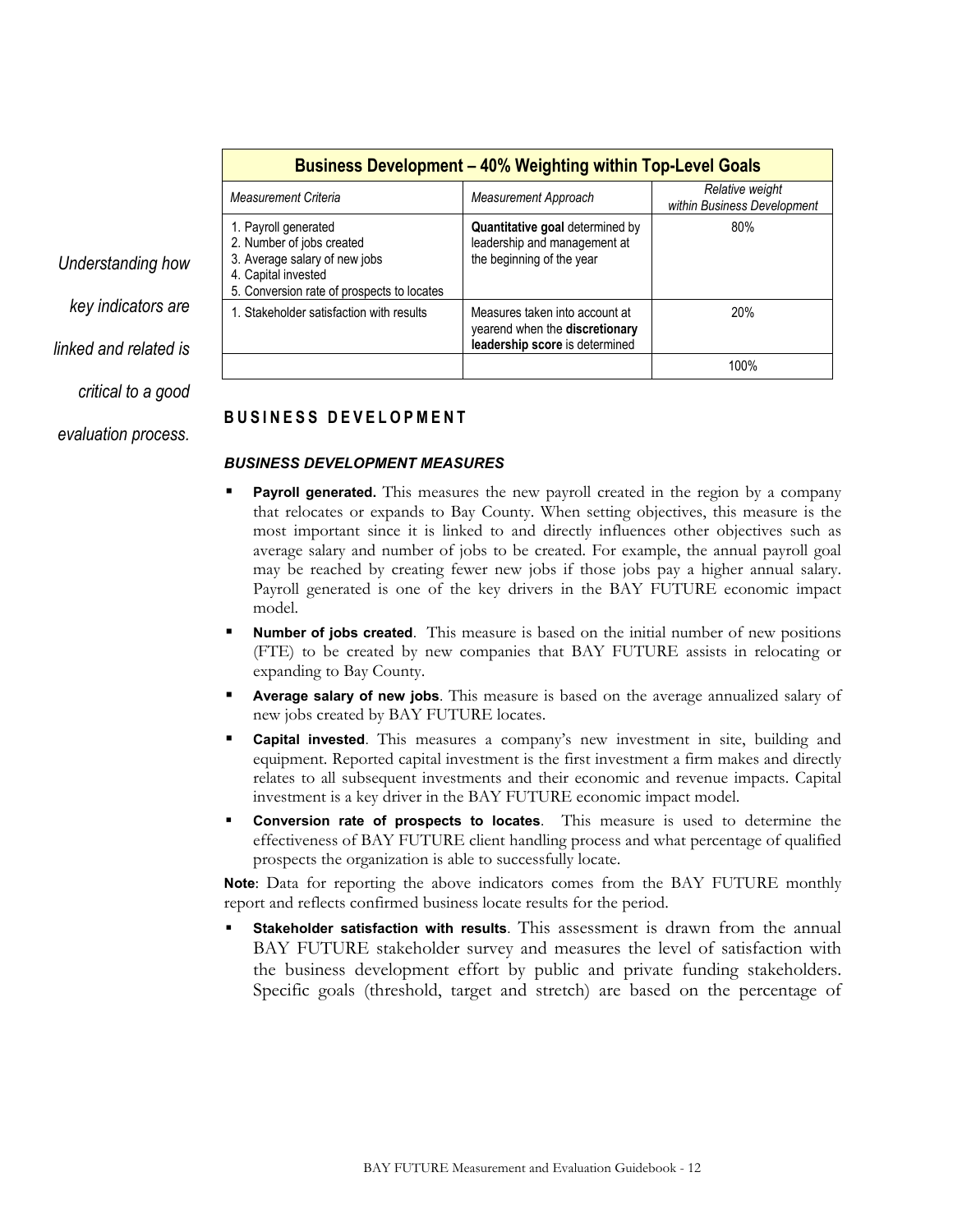respondents indicating they are satisfied or very satisfied with BAY FUTURE performance in this area.

| <b>Marketing – 20% Weighting within Top-Level Goals</b>                                                                                                              |                                                                                                    |                                     |  |
|----------------------------------------------------------------------------------------------------------------------------------------------------------------------|----------------------------------------------------------------------------------------------------|-------------------------------------|--|
| Measurement Criteria                                                                                                                                                 | Measurement Approach                                                                               | Relative weight<br>within marketing |  |
| 1. Number of qualified prospects<br>2. Positive change in regional image<br>3. Total reach of editorial placements<br>4. Editorial exposure ROI (versus advertising) | Quantitative goal determined by<br>leadership and management at<br>the beginning of the year       | 85%                                 |  |
| 1. Stakeholder satisfaction with results                                                                                                                             | Measures taken into account at<br>yearend when the discretionary<br>leadership score is determined | 15%                                 |  |
|                                                                                                                                                                      |                                                                                                    | 100%                                |  |

*Process is important* 

*because it's the* 

*means to an end.* 

## **MARKETING**

#### *MARKETING MEASURES*

- **Number of qualified prospects.** The number of actual qualified prospects generated through BAY FUTURE marketing and promotional efforts is measured. This measure reflects those prospects that have a real project under consideration for which there is a good fit with the Bay County region. It is an important indicator and key driver of business development success.
- **Positive change in regional image**. The most important indicator of marketing program success over time is the positive change in regional image. Due to the nature of such an indicator and the cost of evaluation, this measure is reported every two years when the baseline regional image survey is updated.
- **Total reach of editorial placements**. The BAY FUTURE public relations and editorial marketing program is designed to communicate positive messages to key audiences in hopes of fostering a positive change in their image of the region. The total reach of such editorial placement is based on the combined circulation of successful stories placed.
- **Editorial exposure ROI (versus advertising)**. The effectiveness of the BAY FUTURE public relations and editorial marketing program is measured against the cost required to generate a similar impact with paid media or advertising. The value of articles placed through the program is determined and a return-on-investment ratio is calculated.

**Note**: Data for reporting the above indicators comes from the BAY FUTURE monthly report and reflects confirmed marketing program results for the period.

 **Stakeholder satisfaction with results**. This assessment is drawn from the annual BAY FUTURE stakeholder survey and measures the level of satisfaction with the marketing and PR effort by public and private funding stakeholders. Specific goals (threshold, target and stretch) are based on the percentage of respondents indicating they are satisfied or very satisfied with BAY FUTURE performance in this area.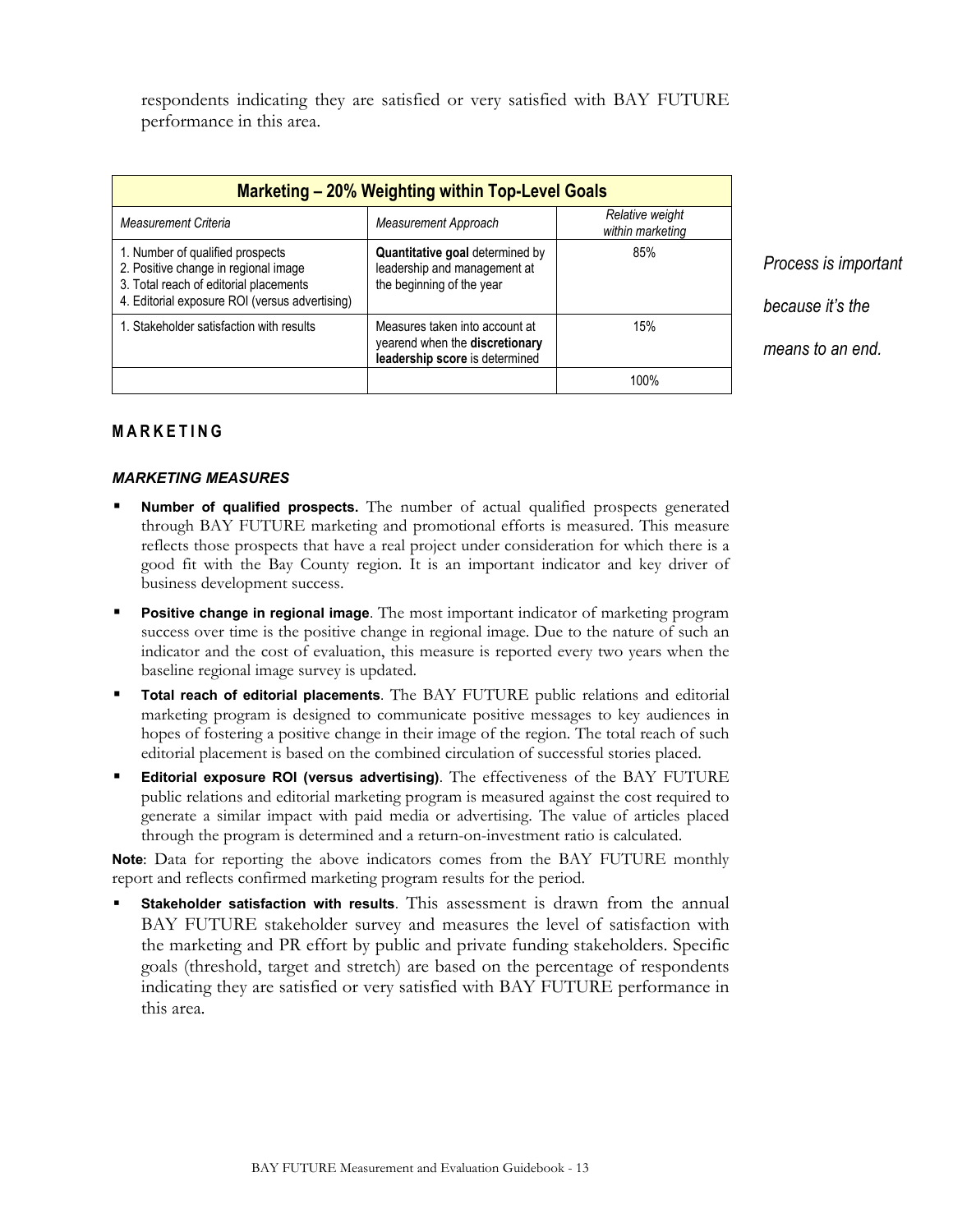## **REGIONAL STRATEGY EXECUTION**

| <b>Regional Strategy Execution - 20% Weighting within Top-Level Goals</b>                                                                                                                                                        |                                                                                                    |                                             |  |  |
|----------------------------------------------------------------------------------------------------------------------------------------------------------------------------------------------------------------------------------|----------------------------------------------------------------------------------------------------|---------------------------------------------|--|--|
| Measurement Criteria                                                                                                                                                                                                             | Timing                                                                                             | Relative weight<br>within Regional Strategy |  |  |
| 1. Success in cooperatively carrying out strategy<br>2. Effectiveness in engaging new state leadership<br>3. Effectiveness in engaging federal delegation<br>4. Stakeholder satisfaction with direction,<br>approach and results | Measures taken into account at<br>yearend when the discretionary<br>leadership score is determined | 100%                                        |  |  |
|                                                                                                                                                                                                                                  |                                                                                                    | 100%                                        |  |  |

*Measurement of* 

*results in the area* 

*of strategy is a* 

*largely qualitative* 

*assessment* 

*by leadership…* 

*to determine* 

*whether the* 

*organization has the* 

*right goals and an* 

*effective approach.* 

#### *EXECUTING REGIONAL STRATEGY MEASURES*

- **Success in cooperatively carrying out strategy**. Effectiveness in this area is determined through qualitative or subjective assessments by leadership. Specific goals (threshold, target and stretch) are based on the percentage of Executive Committee members indicating they are satisfied or very satisfied with BAY FUTURE performance in this goal area.
- **Effectiveness in engaging new state leadership**. Effectiveness in this area is determined through qualitative or subjective assessments by leadership. Specific goals (threshold, target and stretch) are based on the percentage of Executive Committee members indicating they are satisfied or very satisfied with BAY FUTURE performance in this goal area.
- **Effectiveness in engaging federal delegation**. Effectiveness in this area is determined through qualitative or subjective assessments by leadership. Specific goals (threshold, target and stretch) are based on the percentage of Executive Committee members indicating they are satisfied or very satisfied with BAY FUTURE performance in this goal area.
- **Stakeholder satisfaction with direction, approach and results**. This assessment is drawn from the annual BAY FUTURE stakeholder survey and measures the level of satisfaction with the regional strategy effort by public and private funding stakeholders. Specific goals (threshold, target and stretch) are based on the percentage of respondents indicating they are satisfied or very satisfied with BAY FUTURE performance in this goal area.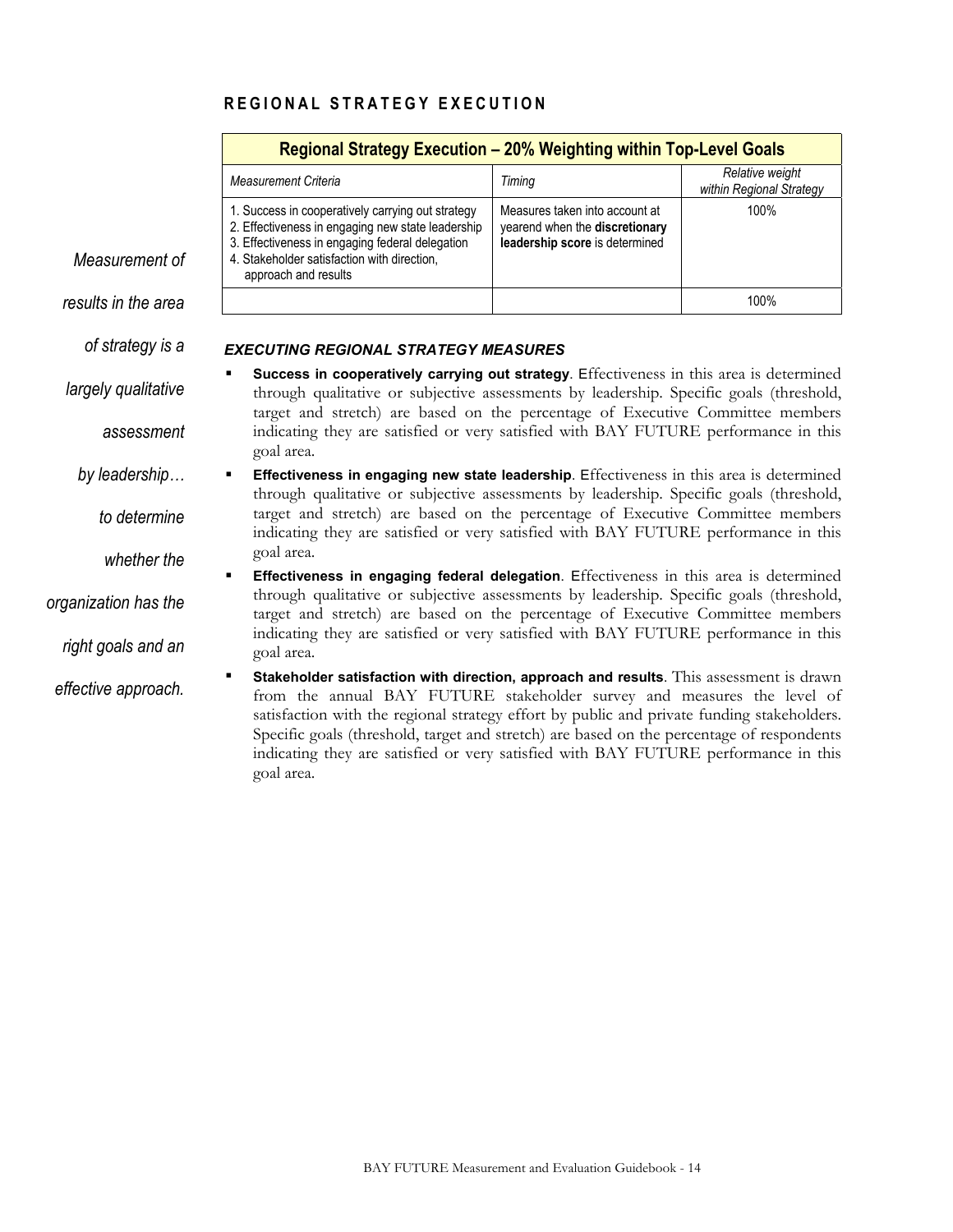## **FISCAL / HUMAN RESOURCE DEVELO PMENT AND MANAGEMENT**

| Resource Development/Management – 20% Weighting within Top-Level Goals                                                         |                                                                                                     |                                             |  |  |
|--------------------------------------------------------------------------------------------------------------------------------|-----------------------------------------------------------------------------------------------------|---------------------------------------------|--|--|
| Measurement Criteria                                                                                                           | Timing                                                                                              | Relative weight<br>within Regional Strategy |  |  |
| 1. Cash reserve target<br>2. Retention of existing pledges<br>3. Acquisition of new pledges<br>4. Approval of public contracts | <b>Quantitative goal determined by</b><br>leadership and management at the<br>beginning of the year | 70%                                         |  |  |
| 5. Executive Committee satisfaction<br>6. Staff recruitment and retention                                                      | Measures taken into account at yearend<br>when the discretionary leadership<br>score is determined  | 30%                                         |  |  |
|                                                                                                                                |                                                                                                     | 100%                                        |  |  |

#### *FISCAL/HUMAN RESOURCE DEVELOPMENT AND MANAGEMENT MEASURES*

- **Cash reserve target.** The ability to build and maintain adequate cash reserves is a major indicator of organizational vitality. Cash reserve targets are set annually and progress toward the goal is monitored on a monthly and quarterly basis.
- **Retention of existing pledges.** Private sector pledge attrition is closely monitored by BAY FUTURE and specific retention goals are set annually.
- **Acquisition of new pledges.** The Resource Development Committee in cooperation with the Finance Committee sets annual targets for acquisition of new pledges.
- **Approval of public contracts**. As structured, BAY FUTURE cannot exist without the approval and funding of Bay County and member communities. Accordingly, effectiveness in securing annual contract approval is a key measure of organizational vitality.

**Note**: Data for reporting the above indicators comes from the BAY FUTURE monthly report and reflects actual resource development program results for the period.

- **Executive Committee satisfaction with results**. This assessment is drawn from the annual Executive Committee survey and measures the level of satisfaction with the resource development, fiscal and operational management. Specific goals (threshold, target and stretch) are based on the percentage of Executive Committee members indicating they are satisfied or very satisfied with BAY FUTURE performance in this goal area.
- **Staff recruitment and retention**. The quality of management and program staff has a direct influence on BAY FUTURE's overall effectiveness. The attractiveness of BAY FUTURE as an employer is a central concern of leadership. Accordingly, key indicators relating to recruitment, retention, compensation levels and diversity are monitored. This new indicator will be developed with the 2005 year becoming part of a three-year average used as a baseline for measuring future performance.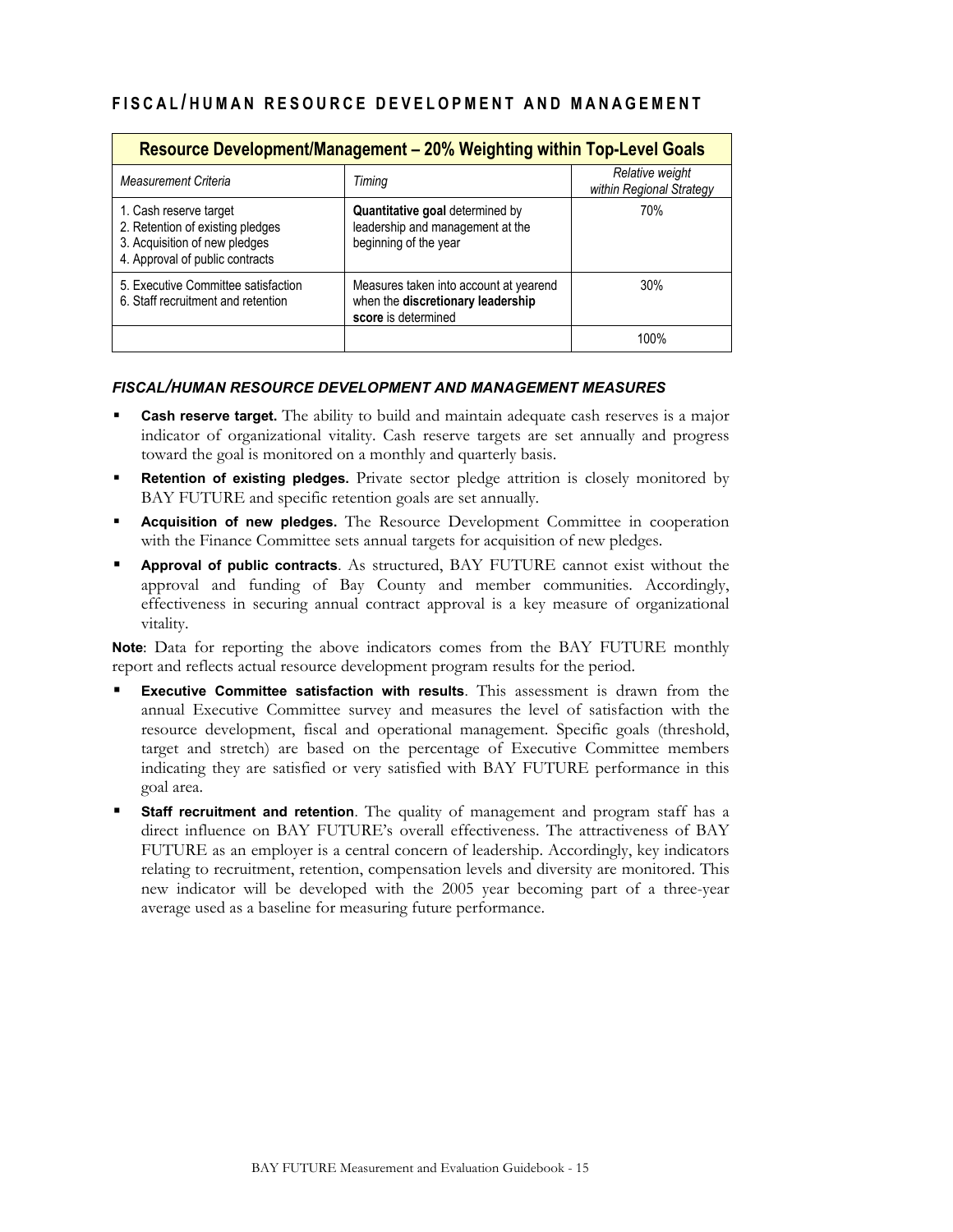#### **DEVELOPMENT OF KEY INDICATORS**

**BAY FUTURE performance measures have been developed with a collaborative approach.** As a part of the annual planning process, BAY FUTURE management provided the initial analysis and formulated recommendations that were presented to the Performance Committee for further refined by leadership. The Performance Committee works with BAY FUTURE management to prescribe specific performance metrics, data sources and evaluation/assessment procedures to be utilized.

*BAY FUTURE* 

#### **ANNUAL STAKEHOLDER SURVEY** *performance*

**BAY FUTURE surveys public and private stakeholders each year in June.** The survey includes both specific performance evaluation data and other related data that is utilized in the ongoing planning process. For key goal areas that are a part of the evaluation process, the survey instrument provides information relevant to BAY FUTURE performance against goals and then asks the stakeholder "how satisfied" they are with the stated performance. Stakeholder Survey oversight is provided by the Performance Committee. Scores on key performance indicators are then tabulated, evaluated by the Performance Committee and presented to the Executive Committee in the annual written performance report. *measures are tied to critical success factors.* 

#### **ANNUAL EXECUTIVE COMMITTEE EVALUATION SURVEY**

**The Executive Committee is surveyed each year in June.** The survey includes both criteria to assess management's performance on general management responsibilities and specific performance evaluation data used to assess management performance on key goal areas. For key goal areas that are a part of the evaluation process, the survey instrument provides information relevant to BAY FUTURE performance against goals and then asks Executive Committee members "how satisfied" they are with the stated performance. The Performance Committee provides survey oversight. Scores on key performance indicators are then tabulated, evaluated by the Performance Committee and presented to the Executive Committee in the annual written performance report.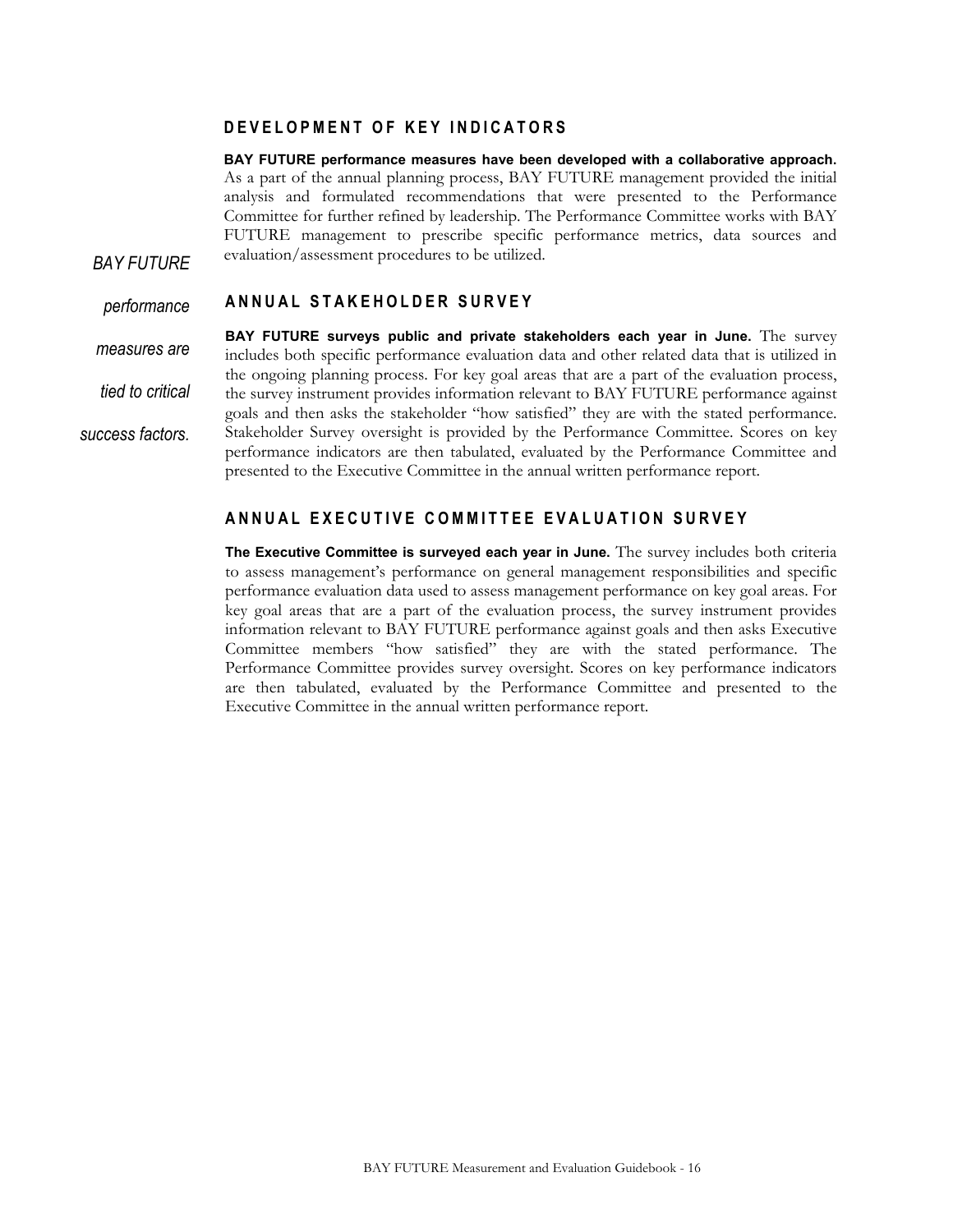### **TIMELINE AND SCHEDULE FOR EVALUATION**

#### **BAY FUTURE evaluation is part of a systematic planning and management process.**

#### *GOAL SETTING AND EVALUATION TIMELINE*

| January - February 2005                                                  |                      |
|--------------------------------------------------------------------------|----------------------|
| Mid-Year Performance Review (Executive Committee and Board of Directors) |                      |
| FY Budget Revision (Executive Committee and Board of Directors)          | Heading in the right |
| February - April 2005                                                    |                      |
| Finalize Budget and Plan (Management, and Finance Committee)             | direction is not     |
| <b>May 2005</b>                                                          | enough.              |
| Budget and Plan Approval (Executive Committee and Board of Directors)    |                      |
| <b>June 2005</b>                                                         | A strong bias for    |
| Annual Stakeholder Survey                                                |                      |
| <b>July 2005</b>                                                         | action and a         |
| Year-End Evaluation (Performance Committee and Executive Committee)      |                      |
| Budget and Plan Final Revision (Executive Committee)                     | schedule with        |
| August 2005                                                              | specific milestones  |
| BAY FUTURE Management Planning Retreats                                  |                      |
| BAY FUTURE Executive Committee Planning Retreat                          | is needed.           |
| <b>Fall 2005</b>                                                         |                      |
| BAY FUTURE Leadership Planning Retreat to focus on 2006? Program Year    |                      |

#### **December 2005**

Set Initial Budget Targets for 2006 (Finance Committee & Executive Committee)

#### *PROGRESS REPORTING*

- **Monthly.** BAY FUTURE management prepares written reports and a top-level goal dashboard that are presented and reviewed with both EDDT and leadership on a monthly basis. Additionally, these reports are mailed to all public stakeholders as a part of the public contract compliance.
- **Semi-Annual**. A mid-year review is conducted each year in January February. As a part of this review, management prepares a written report that serves as a guide to determine any needed mid-year budget and/or program adjustments.
- **Annual.** In addition to the independent audit, management prepares a written evaluation of organizational performance in achieving top-level goals and objectives. This report is used by leadership to determine eligibility of the CEO and staff for adjustments in base pay and/or incentive compensation awards.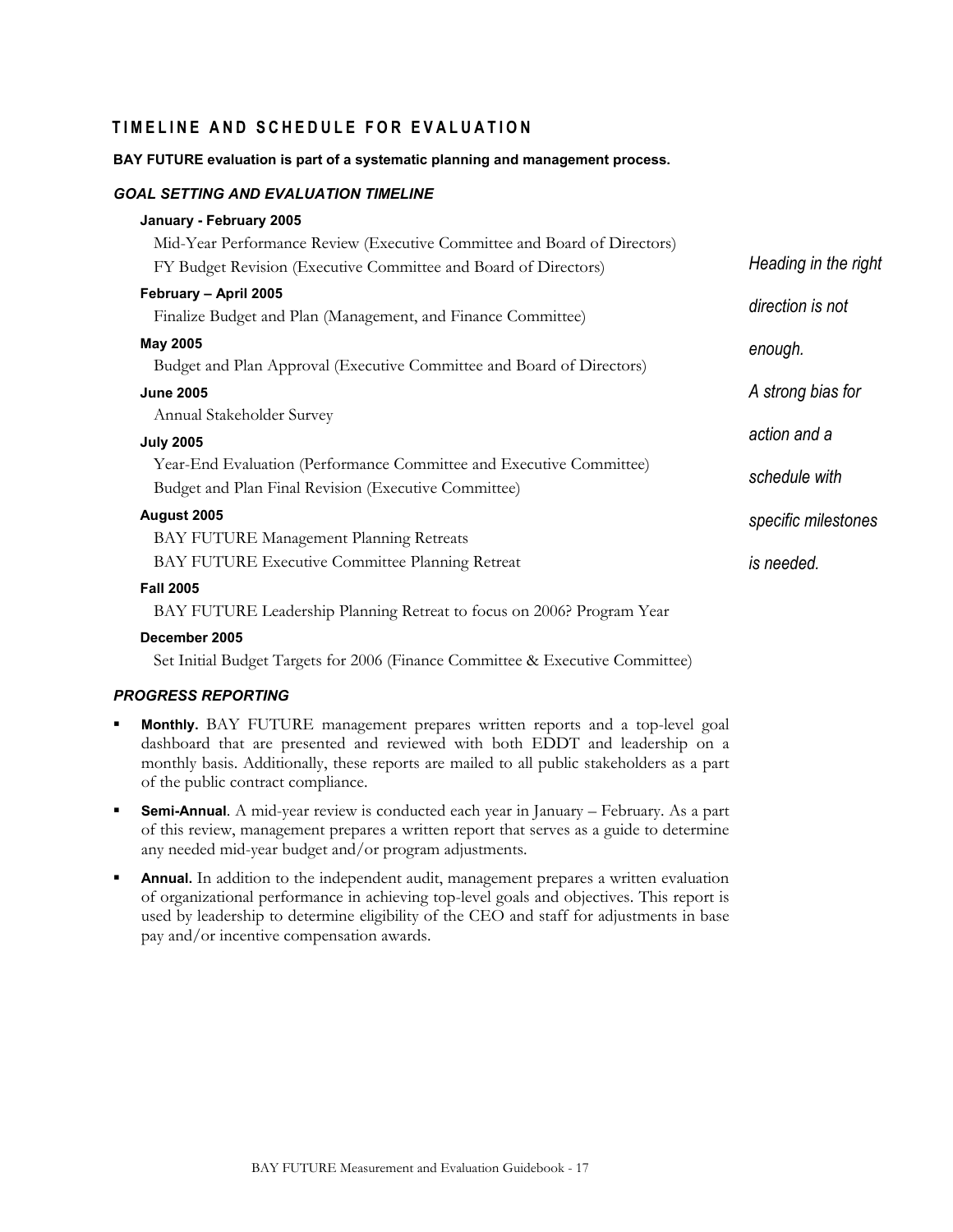# BAY FUTURE Compensation and Incentive Plan

*BASE SALARY*

*PAY FOR ADDITIONAL COMPETENCIES*

*PERFORMANCE-BASED INCENTIVES*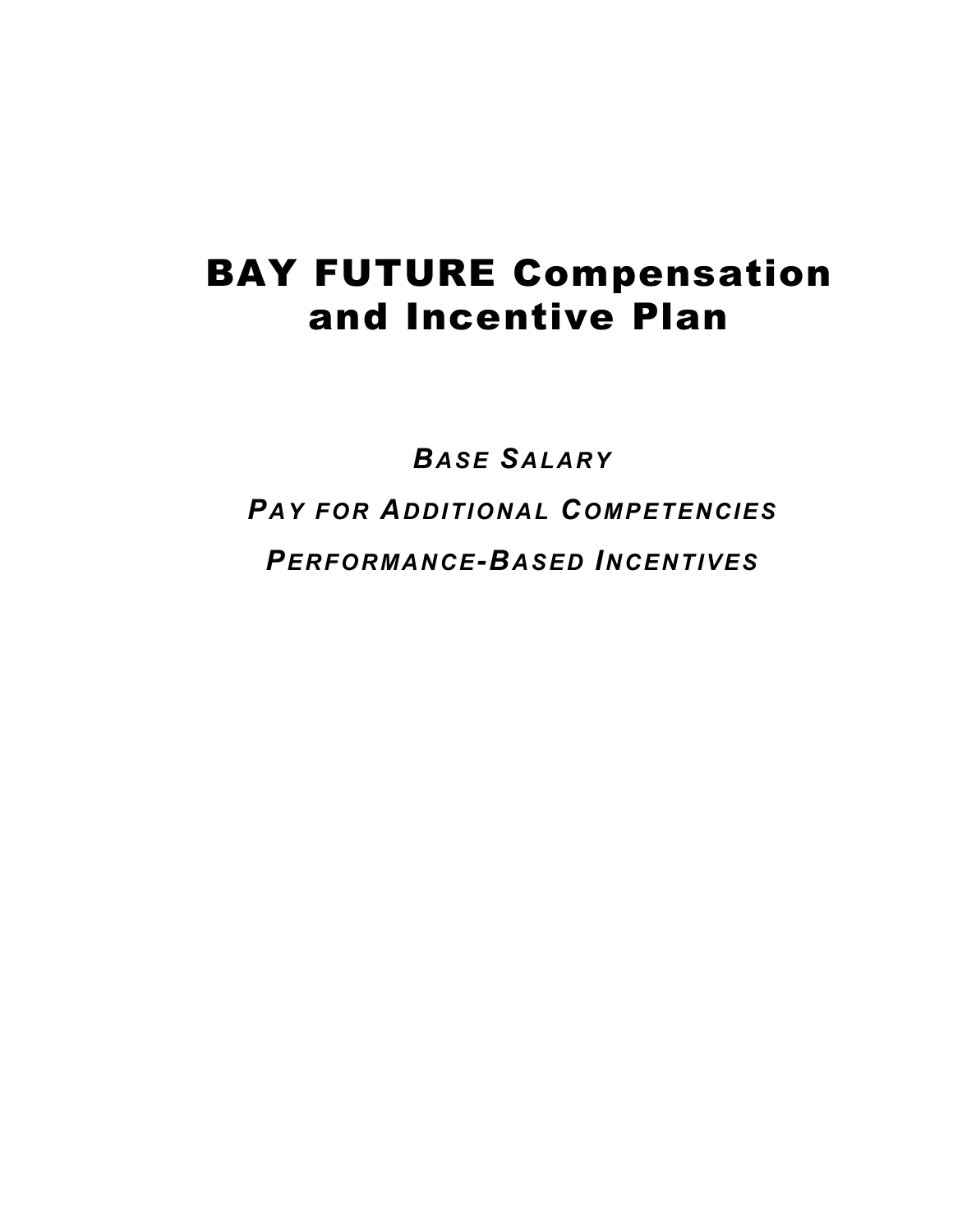BAY FUTURE Measurement and Evaluation Guidebook - 19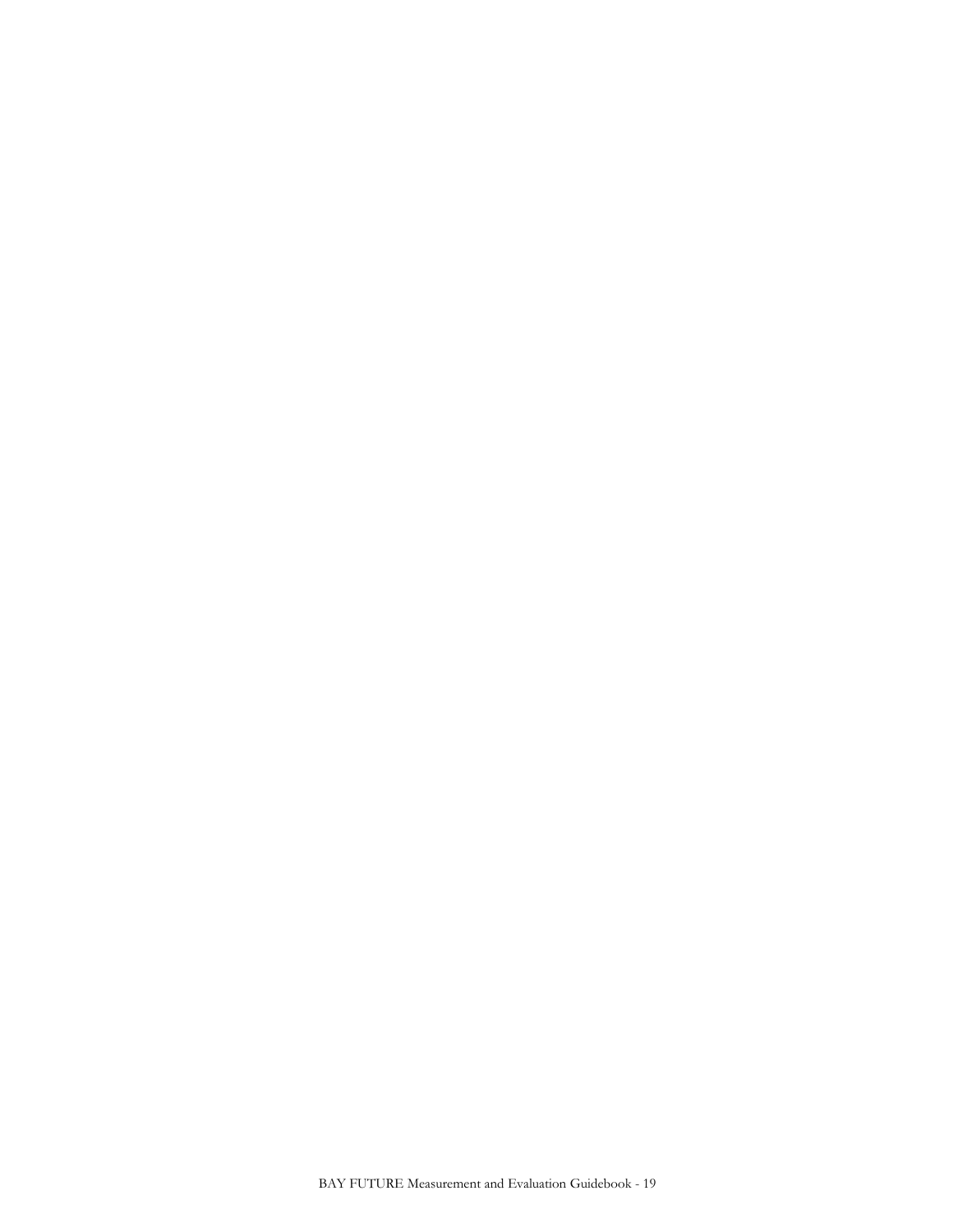# *BAY F UTURE COMPENSATION AND INCENTIVE PLAN*

**The BAY FUTURE compensation plan is linked directly to the organization's top-level goals.** Employee compensation includes three elements:

## **1. BASE SALARY**

BAY FUTURE base salaries are based benchmarked to the current marketplace. Employees earn a base salary tied to skills, responsibilities and experience in line with verified market rates for the position. Base salaries for all positions are benchmarked every two years. Base salary compensation is divided into four bands:

- **Senior Management**
- **Management**
- **Professional/technical**
- **Administrative**

Senior management positions are typically benchmarked against a national employment pool for comparable organizations and positions. Management and professional/technical positions are typically benchmarked against the regional or metropolitan area talent pool. Administrative positions are benchmarked against the local talent pool.

## **2. PAY FOR ADDITIONAL COMPETENCIES EMPLOYED**

BAY FUTURE recognizes that its people are its greatest asset and is committed to the development and training of all employees. Employees are encouraged to continuously upgrade their skill sets and proficiencies. Tuition reimbursement is available for coursework consistent with the employee position and function. Employees can become eligible for an increase in base salary as they develop proficiencies that increase their value and crossfunctional capability.

## **3. PERFORMANCE OR INCENTIVE - BASED PAY**

Incentive compensation is tied to specific results and achievement of performance goals at the individual and organizational levels. Incentive compensation eligibility is calculated as a percentage of base salary and awarded annually after a comprehensive review of performance against prescribed goals as outlined in the following chart:

| <b>Incentive Compensation Ranges</b>                        |     |     |      |  |  |
|-------------------------------------------------------------|-----|-----|------|--|--|
| <b>Threshold</b><br>Salary Band<br><b>Stretch</b><br>Target |     |     |      |  |  |
| <b>Senior Management</b>                                    | 6%  | 12% | 18 % |  |  |
| <b>Management</b>                                           | 5%  | 10% | 14 % |  |  |
| <b>Professional - Technical</b>                             | 4 % | 6%  | 8%   |  |  |
| Administrative                                              | 2%  | 4%  | 6%   |  |  |